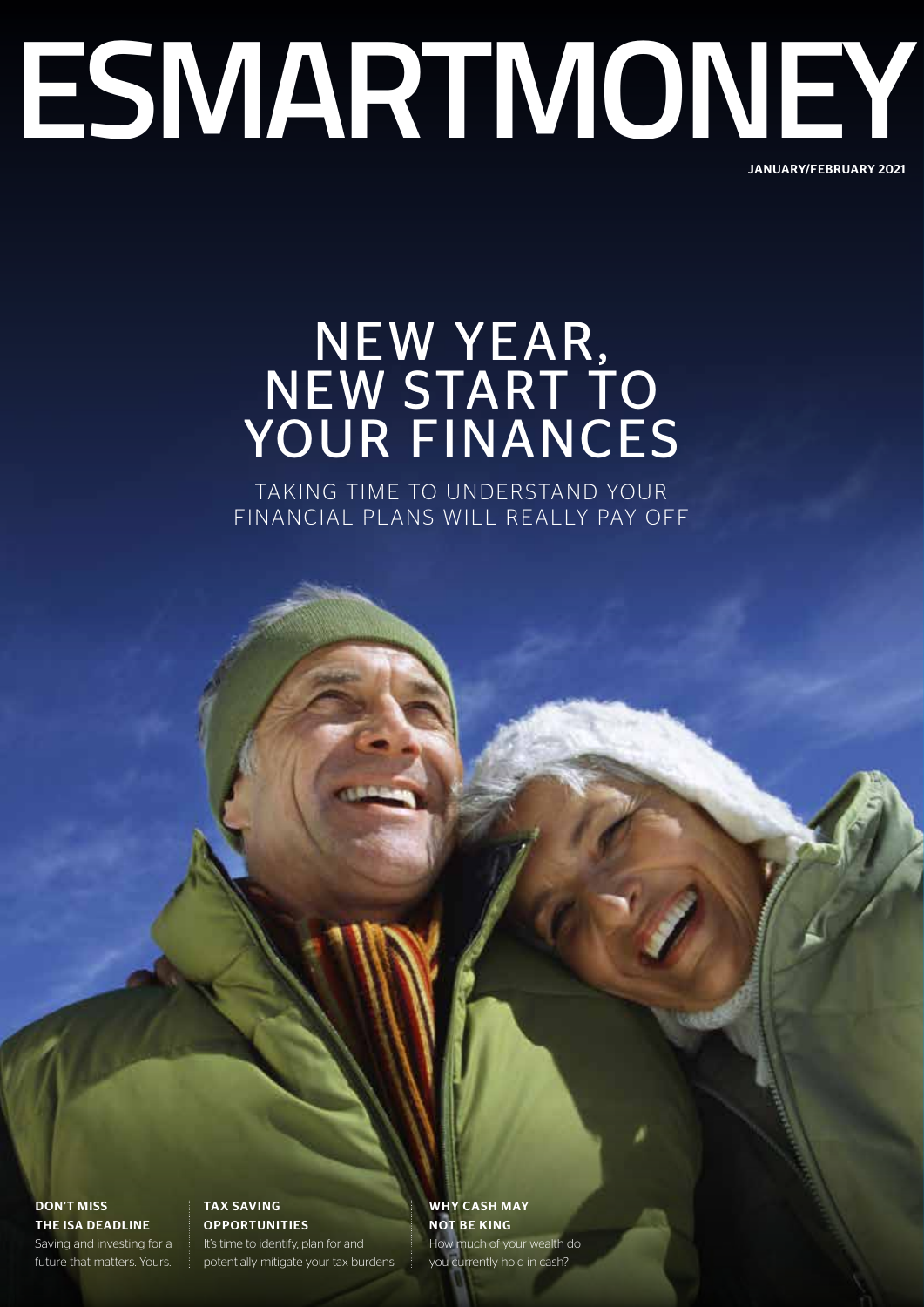# INSIDE THIS ISSUE

**Welcome to our first edition for 2021.** In a year of renewal, hopefully we'll see a world that is steadily returning to normal, while also rapidly accelerating into a transformed future.

Although lockdown restrictions are easing, the coronavirus (COVID-19) pandemic will continue to impact on our lives in many ways. Where will we be in six months, a year, ten years from now? One thing is certain, COVID-19 has reshaped all of our futures.

This global pandemic created overwhelming anxiety. Many people are anxious not just about the virus, but the resulting financial pressure and uncertainty. Getting our financial life in order will be a top priority for many as we enter 2021. On page 06 we focus on two key areas: goals related to being prepared for the unexpected this year, and those related to what you want to be different at the end of the year.

There are many ways that you can save or invest. Individual Savings Accounts (ISAs) are an incredibly effective means of shielding your money from both Capital Gains Tax and Income Tax. To utilise your ISA allowance, you should make use of it before the deadline at midnight on Monday 5 April 2021. The date marks the end of the 2020/21 tax year. Read the full article on page 08.

The Government has spent hundreds of billions on measures to support businesses and jobs, and fight the coronavirus pandemic. But how will it pay for these? We won't know what the extent of the final bill will be until long after the crisis is over. While the Chancellor is looking to reduce the tax gap, there are nonetheless still opportunities to review your financial arrangements for saving tax throughout the tax year. Find out what to consider on page 10.

A full list of the articles featured in this issue appears opposite.

# TIME TO REASSESS HOW TO RESHAPE YOUR PERSONAL FINANCIAL JOURNEY?

The start of a new year is the perfect time to reassess how to reshape your personal financial journey. Whatever your circumstances and needs, we're here to listen to your future plans and support you in achieving them. We look forward to hearing from you.







INFORMATION IS BASED ON OUR CURRENT UNDERSTANDING OF TAXATION LEGISLATION AND REGULATIONS. ANY LEVELS AND BASES OF, AND RELIEFS FROM, TAXATION ARE SUBJECT TO CHANGE.

THE VALUE OF INVESTMENTS MAY GO DOWN AS WELL AS UP, AND YOU MAY GET BACK LESS THAN YOU INVESTED.

The content of the articles featured in this publication is for your general information and use only and is not intended to address your particular requirements. Articles should not be relied upon in their entirety and shall not be deemed to be, or constitute, advice. Although endeavours have been made to provide accurate and timely information, there can be no quarantee that such information is accurate as of the date it is received or that it will continue to be accurate in the future. No individual or company should act upon such information without receiving appropriate professional advice after a thorough examination of their particular situation. We cannot accept responsibility for any loss as a result of acts or omissions taken in respect of any articles. Thresholds, percentage rates and tax legislation may change in subsequent Finance Acts. Levels and bases of, and reliefs from, taxation are subject to change and their value depends on the individual circumstances of the investor. The value of your investments can go down as well as up and you may get back less than you invested. Past performance is not a reliable indicator of future results.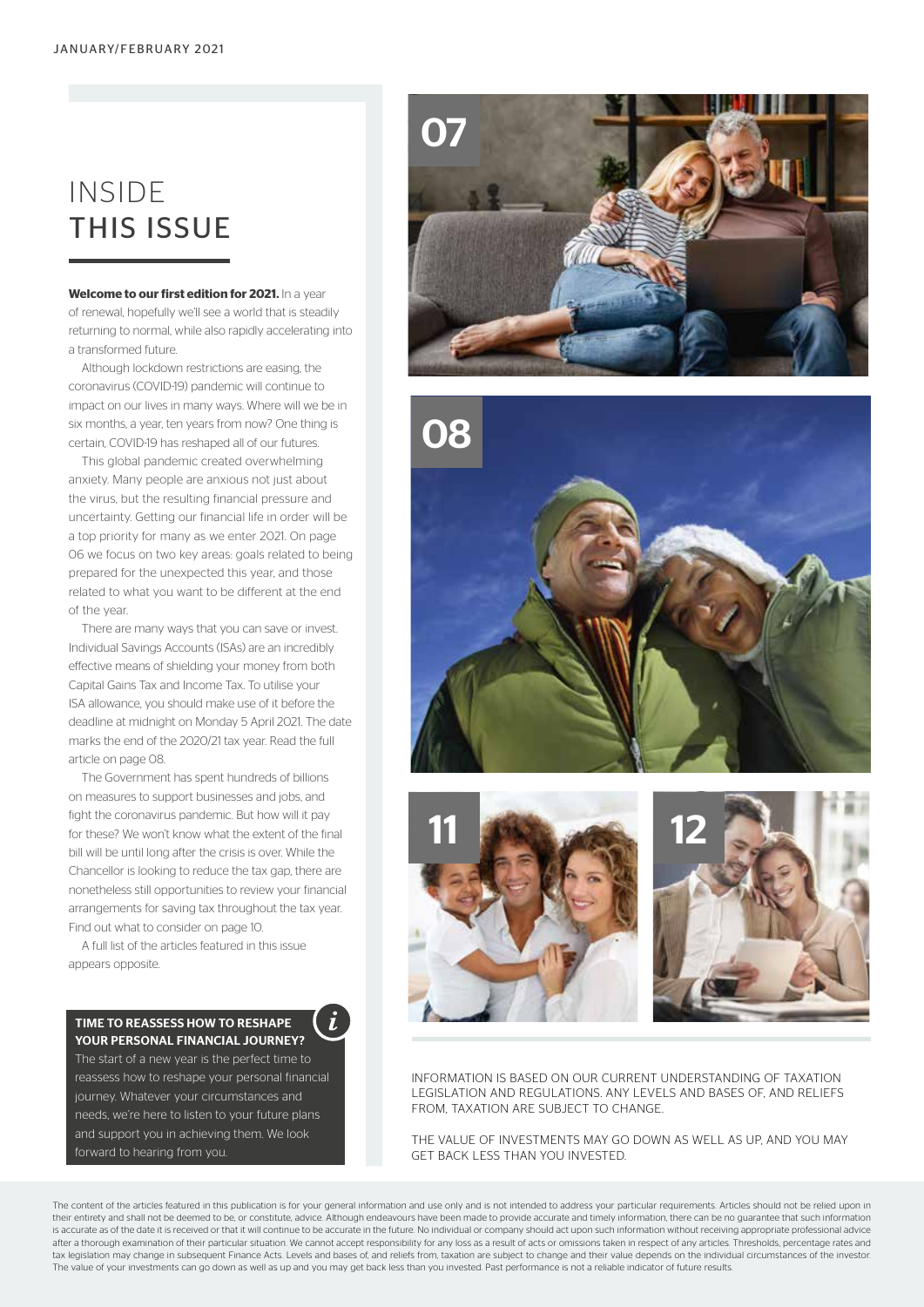









# CONTENTS

# **16**

BREAKING UP IS HARD TO DO

Managing the financial impact of divorce

# **18**

GIFTING GENERATION

Older family members supporting younger generation through the pandemic

**19**

# YOUR FUTURE SELF

Over-50s concerned about job security due to COVID-19 pressures

**20**<br>TAKING CONTROL OF MONEY MATTERS

Navigating the complex choices planning for the future brings

**22** PLANNING FOR A MORE RELAXING RETIREMENT

Time to get back to dreaming about stopping work. Not dreading it.

**23** IS THE FUTURE OF YOUR LOVED ONES IN GOOD HANDS

Coronavirus spurs one in six to take action on their Will

**24**

GENDER PENSION GAP

What you can do to reduce a future financial shortfall

# **25** FILLING THE FUNDING GAP

Bank of Mum and Dad is playing an ever-present role in the housing market

**26** SETTING FINANCIAL GOALS

Any goal, let alone financial, without a clear objective is nothing more than a pipe dream

# **28** WHY CASH MAY NOT BE KING

How much of your wealth do you currently hold in cash?

# **04**

WEALTH NEEDS MANAGING – NOW MORE THAN EVER

Achieving your financial goals through investing, and one size does not fit all

# **06**

TAXING TIMES ON THE HORIZON! Are you protected against future

Capital Gains Tax rises?

# **07** MORE OVER-55S FORCED

TO DIP INTO PENSION POTS Understanding the different ways you

can use your pension money

# **08** NEW YEAR, NEW

# START TO YOUR FINANCES

Taking time to understand your financial plans will really pay off

# **10**<br>DON'T MISS THE ISA DEADLINE

Saving and investing for a future that matters. Yours.

# **11** 5 HEALTHY FINANCIAL

# HABITS YOU SHOULDN'T IGNORE

How to get your finances in order to make more of your money

# **12** TAX SAVING OPPORTUNITIES

It's time to identify, plan for and potentially mitigate your tax burdens

# **14** 'NEW AGE' OF SELF-EMPLOYMENT

Changes in how people save, invest and plan for retirement

# **15** ARE YOU UNDER-PREPARED FOR A

FINANCIAL EMERGENCY?

Pandemic causes people to re-evaluate their financial resilience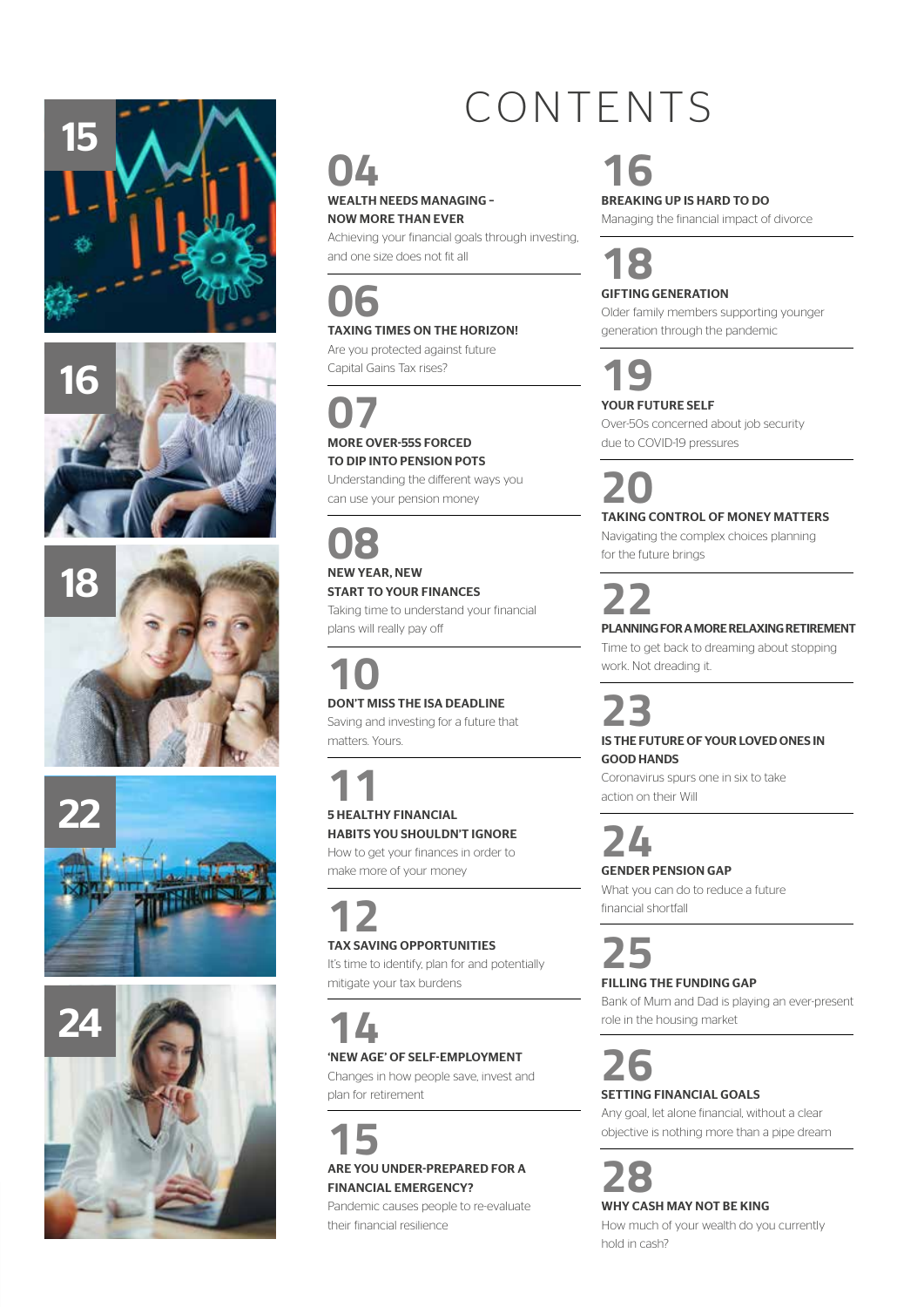# WEALTH NEEDS MANAGING – NOW MORE THAN EVER

ACHIEVING YOUR FINANCIAL GOALS THROUGH INVESTING, AND ONE SIZE DOES NOT FIT ALL

Even as we hope to put the coronavirus (COVID-19) pandemic in the rearview mirror in 2021, uncertainty regarding both the virus and Brexit is likely to continue to weigh on the UK and global economies as well as on our personal finances during this year.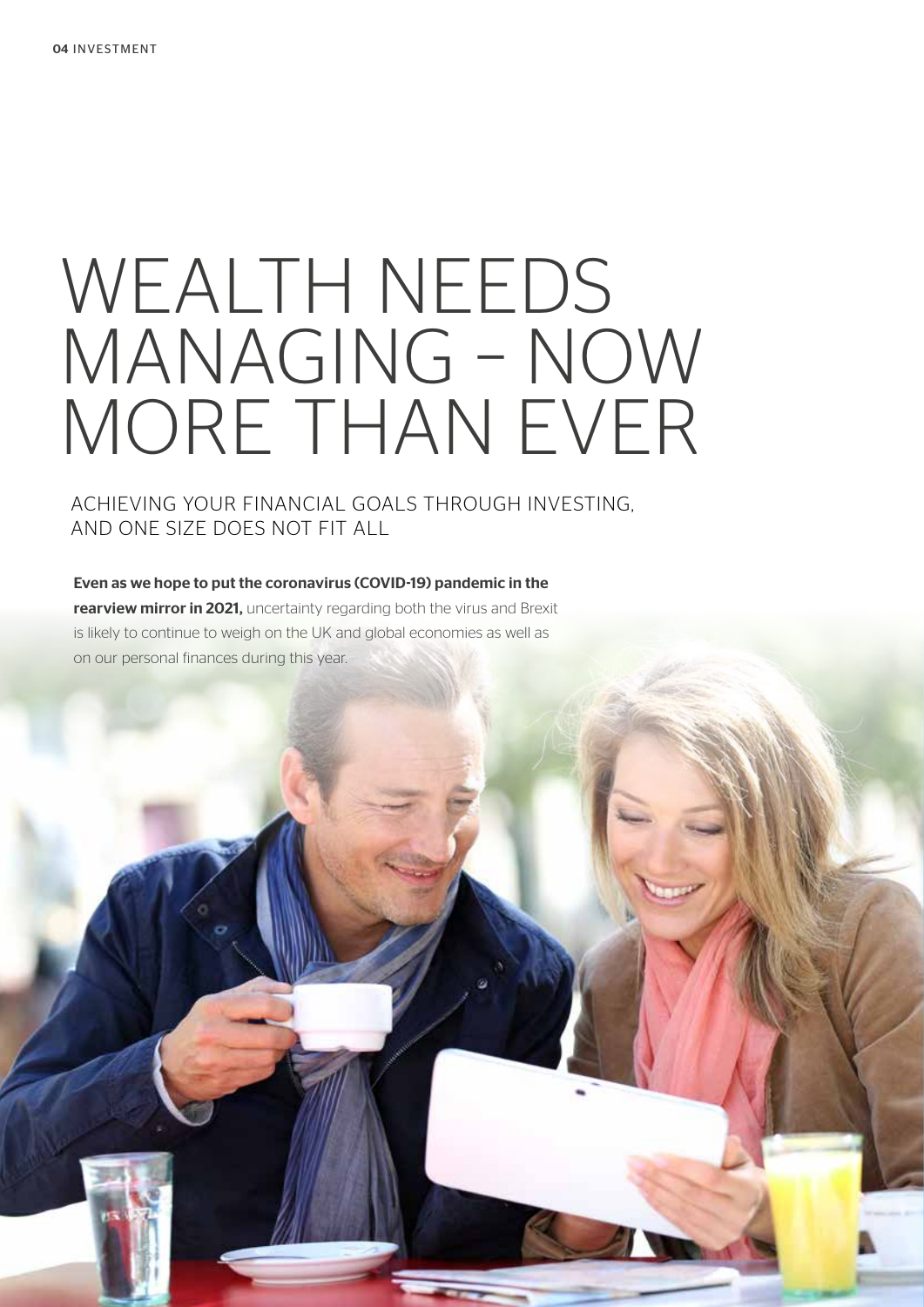While we hope volatility is less elevated<br>this year, financial markets and the<br>economy could still remain at the<br> $(50^{10}B)$  develops the main at the this year, financial markets and the economy could still remain at the mercy of COVID-19 developments.

# SETTING SPECIFIC INVESTMENT GOALS IS KEY

Understandably investment volatility can make it easy to focus on the short term and those temporary peaks and troughs. Setting your specific investment goals is important to keep you focused when you need it and will enable you to build a portfolio to get you where you want to be. Investment strategies should include a combination of various investment and fund types in order to obtain a balanced approach to risk and return. Maintaining a balanced approach is usually key to the chances of achieving your investment goals, while bearing in mind that at some point you will want access to your money.

# MARKET FACTORS THAT DETERMINE VOLATILITY

Market volatility can be nerve-racking, even for the most seasoned investors. Many different factors can impact market volatility, sending values of investments in either direction. Some of the most common factors that determine the volatility of the market include investor concern, political events, natural disasters and major events in foreign markets. But it's important to keep matters in perspective. Avoid making rash decisions and focus on your long-term goals. Keep investing as you normally would. Also don't attempt to pick the market bottom or the turnaround to jump in. Fight the impulse to think you can.

# RIDING OUT THE MARKET UPS AND DOWNS

Investments don't always go in a straight line – they have the potential to react and recover from short-term market events. Rather than looking at short-term volatility, it pays to look at the bigger picture. Over the long term,

investments will usually deliver returns that allow you to grow your wealth. Looking at a twelve-month snapshot of your investment portfolio may show that investments have underperformed but look back over the last five or ten years, and you'll hopefully be on track.

## TOLERANCE FOR RISK

One of the first steps in developing an investment strategy is to identify your tolerance for risk as an investor, referred to as your 'risk profile'. Every investor has a different risk tolerance with regard to their investment selections. Making investment decisions can depend on your personality as well as the goals you are investing towards. Weighing up the level of risk you're willing to be exposed to can be challenging. Whether you're reviewing your pension or building a personal investment portfolio, balancing risk is a crucial part of the process.

### WELL-ALLOCATED INVESTMENT PORTFOLIO ASSET CLASSES

During volatile times, asset classes such as stocks tend to fluctuate more, while lower-risk assets such as bonds or cash tend to be more stable. By allocating your investments among these different asset classes, you can help smooth out the shortterm ups and downs. Portfolio diversification may reduce the amount of volatility you experience by simultaneously spreading market risk across many different asset classes. By investing in several asset classes, you may improve your chances of participating in market gains and lessen the impact of poorly performing asset categories on your overall portfolio returns.

# DIVERSIFICATION TO PROTECT AND GROW INVESTMENTS

Diversify, diversify, diversify – in other words, 'don't put all your eggs in one basket' – is sage

investing advice. In addition to diversifying your portfolio by asset class, you should also diversify by sector, size (market cap) and style (for example, growth versus value). Why? Because different sectors, sizes and styles take turns outperforming one another. By diversifying your holdings according to these parameters, you can smooth out short-term performance fluctuations and mitigate the impact of shifting economic conditions on your portfolio.  $\blacksquare$ 

 $\overline{L}$ 

## TIME TO REACH YOUR FINANCIAL GOALS?

There's always a purpose behind financial investments. What's yours? For many of us, building a nest egg feels like a natural thing to do. Perhaps it's performance. Or preserving your wealth for the next generation. Or maybe you want your investments to reflect your values. What's important is that you understand your situation and your financial goals. To discuss accessible ways of investing that could help you make your money work harder, please contact us.

INFORMATION IS BASED ON OUR CURRENT UNDERSTANDING OF TAXATION LEGISLATION AND REGULATIONS. ANY LEVELS AND BASES OF, AND RELIEFS FROM, TAXATION ARE SUBJECT TO CHANGE.

THE VALUE OF YOUR INVESTMENTS (AND ANY INCOME FROM THEM) CAN GO DOWN AS WELL AS UP, AND YOU MAY NOT GET BACK THE FULL AMOUNT YOU INVESTED.

INVESTMENTS SHOULD BE CONSIDERED OVER THE LONGER TERM AND SHOULD FIT IN WITH YOUR OVERALL ATTITUDE TO RISK AND FINANCIAL CIRCUMSTANCES.

> PAST PERFORMANCE IS NOT A RELIABLE INDICATOR OF FUTURE PERFORMANCE.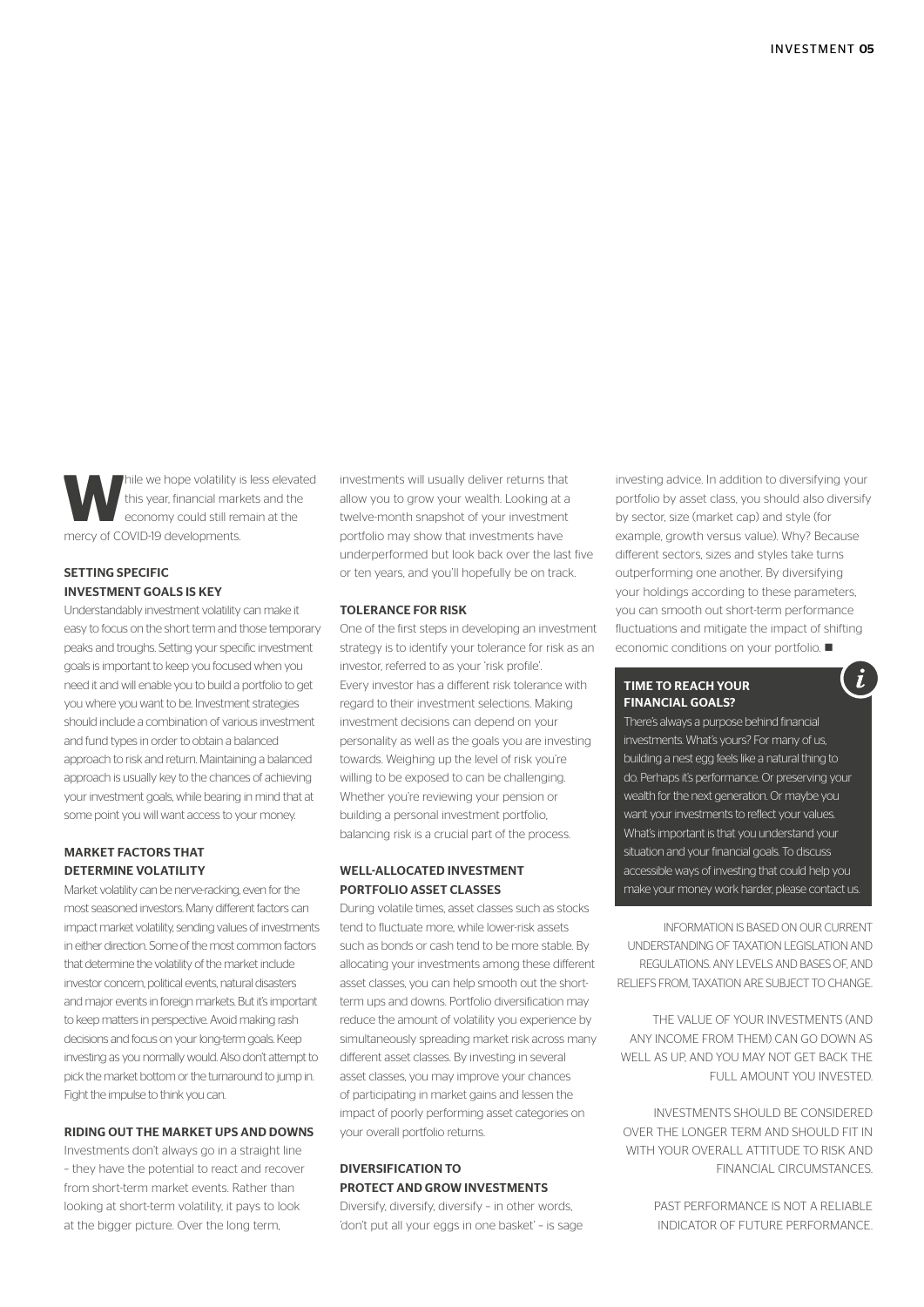/// 97% OF CAPITAL GAINS TAX REVENUE IS PAID BY OVER-35S. WITH MOST PEOPLE CAUGHT BY THE TAX IN THEIR 50S AND 60S

# TAXING TIMES ON THE HORIZON!

# ARE YOU PROTECTED AGAINST FUTURE CAPITAL GAINS TAX RISES?

It is almost inevitable that taxes will have to rise to help meet the potential £391 billion bill the Government has racked up in supporting the British economy through the coronavirus (COVID-19) pandemic. The Office of Tax Simplification (OTS) published a report<sup>[1]</sup> in November 2020 outlining the policy design and principles underpinning Capital Gains Tax (CGT).

**T**he OTS acknowledged the consultation has been produced in a shorter timeframe and this hints that change to CGT will be on the cards as the Government looks to counteract the escalating deficit caused by the COVID-19 pandemic.

# RAISING REVENUES

In July 2020, the Chancellor of the Exchequer, Rishi Sunak, asked the OTS to carry out a review of CGT. Mr Sunak asked for a review of its use in 'the acquisition and disposal of property' and 'the practical operation of principal private residence relief'. This suggests that reform could be on the cards.

Above an annual exemption of £12,300 (2020/21), CGT is charged on gains at 10% for basic rate taxpayers and 20% for higher and additional rate taxpayers. This rises to 18% and 28% respectively where the gains relate to residential property. Income Tax is charged at a basic rate of 20%, rising to 40% and 45% for higher and additional rate taxpayers.

According to the OTS, 97% of CGT tax revenue is paid by over 35s, with most people caught by the tax in their 50s and 60s. It means that raising additional revenues can be positioned as a tax on those with the broadest shoulders.

# **Conditions associated with Capital Gains Tax include the following:**

- You can carry forward losses from previous years
- Capital Gains Tax arises on disposal of an asset – normally on sale, but gifts, insurance claims or compensation for losses can be chargeable disposals
- $\blacksquare$  The value of the gain is normally the amount you receive, but gifts and certain sales may be valued at the open market value
- Capital Gains Tax is not normally payable on death

# REFORMS PACKAGE

The OTS has suggested a package of reforms, some of which are tweaks around the edges that will be relatively quick wins and some which will cause a bit of a stir. The prospect of bringing CGT in line with Income Tax has been touted for some time and so that is relatively unsurprising, although it would lead to a significant rise in tax paid by those subject to CGT.

Other proposals, such as scrapping CGT uplift on death, have far-reaching consequences and need to be considered carefully. CGT uplift means that CGT is overlooked when an individual dies and they hold taxable assets that have gone up in value. This is because when the assets are transferred to someone else, normally a spouse or family member, they are 're-set' for CGT purposes. Instead, the assets may be subject to Inheritance Tax.

# ANNUAL EXEMPTION

The OTS also suggest lowering the annual exempt amount. Their view is that while small gains should still be exempt in order to avoid administrative hassle for the sake of a minor tax bill, the current allowance results in too many profits being tax-free.

It seems highly likely that changes are on the horizon. And while it is not suitable for everyone to change their financial plans because of mere policy speculation, it is worthwhile reviewing in light of what will inevitably be a more harsh tax environment.  $\blacksquare$ 

# NEED GUIDANCE ON THE IMPLEMENTATION OF PROACTIVE PLANNING AND MITIGATION?

Tax-wrapped pensions and Individual Savings Accounts (ISAs) are just two solutions that are safe from CGT. It is important to fully utilise any unused allowances available and forward planning could help mitigate the tax burden of legislative changes, even if they cannot be eliminated. Speaking to us will give you the best opportunity to utilise these opportunities.

### **Source data:**

 $\boldsymbol{i}$ 

*[1] https://assets.publishing.service.gov. uk/government/uploads/system/uploads/ attachment\_data/file/935073/Capital\_Gains\_Tax\_ stage\_1\_report\_-\_Nov\_2020\_-\_web\_copy.pdf*

# LEVELS, BASES OF AND RELIEFS FROM TAXATION MAY BE SUBJECT TO CHANGES, AND THEIR VALUE DEPENDS ON THE INDIVIDUAL CIRCUMSTANCES OF THE INVESTOR.

INFORMATION IS BASED ON OUR CURRENT UNDERSTANDING OF TAXATION LEGISLATION AND REGULATIONS. ANY LEVELS AND BASES OF, AND RELIEFS FROM, TAXATION ARE SUBJECT TO CHANGE.

THE VALUE OF INVESTMENTS AND INCOME FROM THEM MAY GO DOWN. YOU MAY NOT GET BACK THE ORIGINAL AMOUNT INVESTED.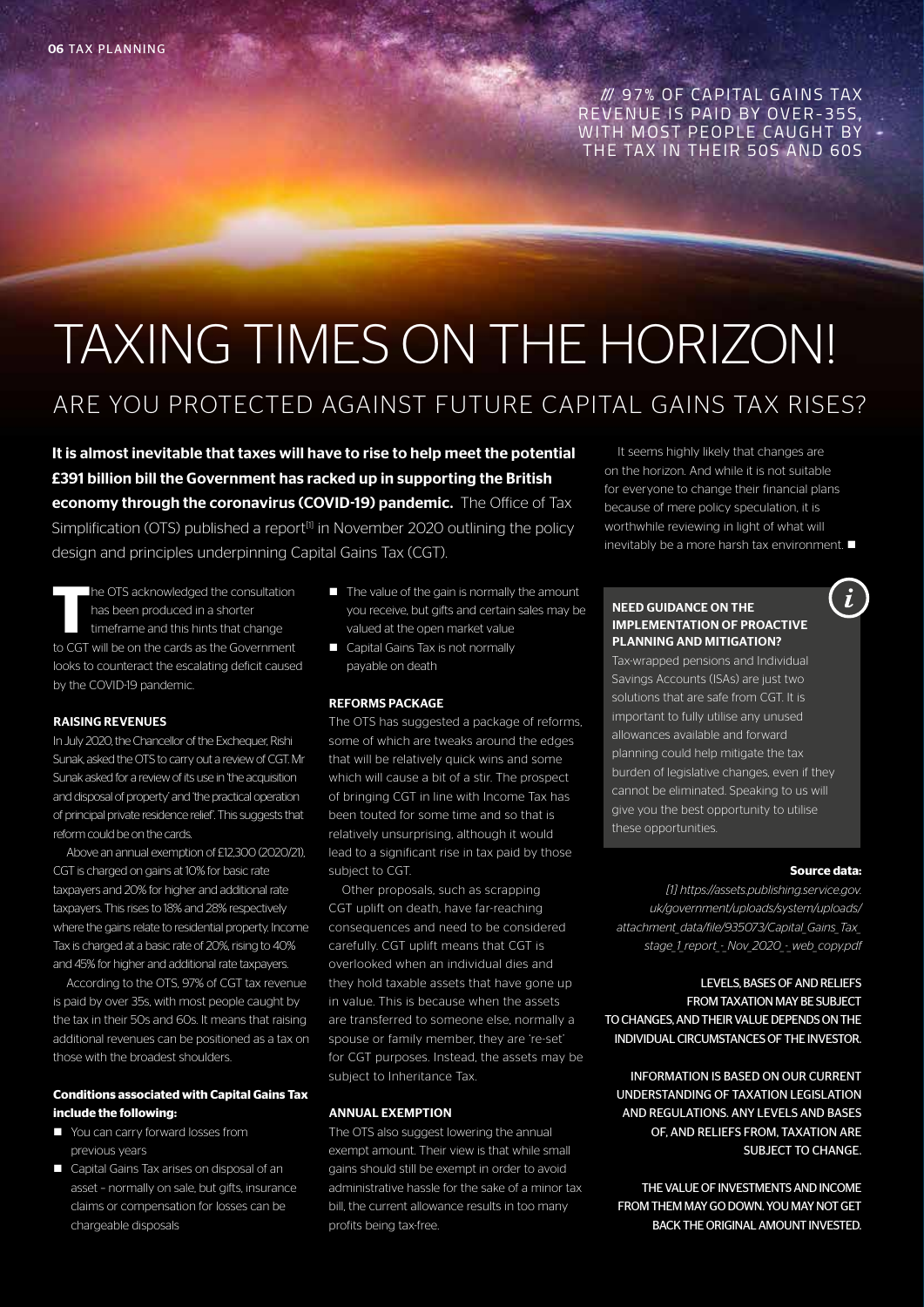# MORE OVER-55S FORCED TO DIP INTO PENSION POTS

# UNDERSTANDING THE DIFFERENT WAYS YOU CAN USE YOUR PENSION MONEY

The UK has seen a rise in the number of people accessing their pension pots or enquiring about doing so. People accessing their pension as a flexible income has increased by 56%<sup>[1]</sup> according to research since the first lockdown last year. The increase is due to people withdrawing after holding off when stock markets were volatile.

**A**n increasing number of pension savers<br>
have started to withdraw funds after many<br>
pressed pause at the start of the coronavirus<br> **ARAD**<br> **ARAD** have started to withdraw funds after many (COVID-19) pandemic. The number of people taking only a tax-free lump sum has increased by 55%. Worryingly, the number of people withdrawing all of their pension in one lump sum increased by 94%.

# COMPLEX TAX RULES AROUND PENSION WITHDRAWALS

Once you reach age 55 you can now access your pension pot. You can take some or all of it, to use as you need, or leave it so that it has the potential to continue to grow. In September last year the Government confirmed it would legislate to enact proposals to increase the minimum access age from 55 to 57 in 2028<sup>[2]</sup>.

Due to COVID-19, many people's incomes have been significantly reduced and so taking money out of their pension pot seemed like a quick cashflow solution. But there are complex tax rules around pension withdrawals so people should be aware of the potential consequences.

# NEEDING MONEY AFTER A CHANGE IN CIRCUMSTANCES

While a tax-free lump sum can be withdrawn from a pension without incurring any tax liability, any balance withdrawn is subject to income tax. The number of people buying a guaranteed income for life (annuity) increased by 41%.

The increase in withdrawals is due to a combination of factors, including some people returning to withdraw after pausing earlier last year due to stock market volatility and some people needing the money after a change in circumstances.

# FACTORS WEIGHING ON PENSION SAVERS' MINDS

Data from August and September last year showed withdrawal levels got closer to levels seen in 2019 but many pension savers still resisted the urge to access their pension pots in the face of continued financial uncertainty. When you take your pension, some will be taxfree but the rest will be taxed. You need to be aware that tax depends on your circumstances, which can change in the future.

Stock market volatility, coronavirus (COVID-19) and employment prospects are just some of the factors weighing on pension savers' minds when considering taking money out of their pension pot. Everyone is different and it is important to find the right solution for your circumstances.

# TOP 5 THINGS TO CONSIDER BEFORE WITHDRAWING MONEY FROM YOUR PENSION **1. Pensions freedoms:** Familiarise yourself

with the pensions freedoms so you are aware of your options. You can now do a lot more with your pension pot than previously. Everyone is different and it is important to find the right solution for your circumstances. What risks are you willing to take?

**2. Saving requirements:** Consider the amount of money you will need each month to maintain your lifestyle. Ask yourself: How much might I need? How much might I get? Do I still have a mortgage to pay off? What other sources of income do I have, and do I need my pension to keep up with inflation? Could I consider working for longer? Do I want to have annual holidays?

**3. Costs later in retirement:** Think about costs later in your retirement. What will your living costs be in the future? Care needs are not a subject we are comfortable thinking about but it is important to have conversations about it with your family, as well as Powers of Attorney, Wills and inheritance.

**4. Health and life expectancy:** We often vastly underestimate this, but evidence shows we are mostly living longer, with a growing variation in

healthy life expectancy. If you have a partner, do you need to provide for them financially after you die, or are you relying on them?

**5. Time to talk to us?** Few of us may expect to give up work altogether in our 50s. But a growing number of us are dipping into our pension before retirement age. Before we get into the different ways you could withdraw money, there's some more general things to think about first. Try asking yourself the following questions: How long will I need my money to last? How long do I want to keep working? How much tax might I pay? Could my health and lifestyle affect what I get? How much do I want to leave behind? ■

## GUIDANCE TO ENABLE YOU TO MAKE AN INFORMED DECISION

Whether you have plans to retire completely or want to scale down your work hours, there are now more options than ever to choose from when thinking about making your savings work for you. If you are considering accessing your pension it is essential that you receive professional financial guidance to enable you to make an informed decision. If you get it wrong you could end up with a large tax bill. To discuss your situation — we're here to help you.

# Source data:

 $\dot{L}$ 

*[1] https://www.abi.org.uk/news/newsarticles/2020/11/big-jump-in-pension-savers-accessingpots-after-pressing-pause-in-the-first-lockdown/ [2] https://questions-statements.parliament.uk/ written-questions/detail/2020-08-28/81494*

THE TAX IMPLICATIONS OF PENSION WITHDRAWALS WILL BE BASED ON YOUR INDIVIDUAL CIRCUMSTANCES, TAX LEGISLATION AND REGULATION WHICH ARE SUBJECT TO CHANGE IN THE FUTURE.

ACCESSING PENSION BENEFITS EARLY MAY IMPACT ON LEVELS OF RETIREMENT INCOME AND YOUR ENTITLEMENT TO CERTAIN MEANS TESTED BENEFITS AND IS NOT SUITABLE FOR EVERYONE. YOU SHOULD SEEK ADVICE TO UNDERSTAND YOUR OPTIONS AT RETIREMENT.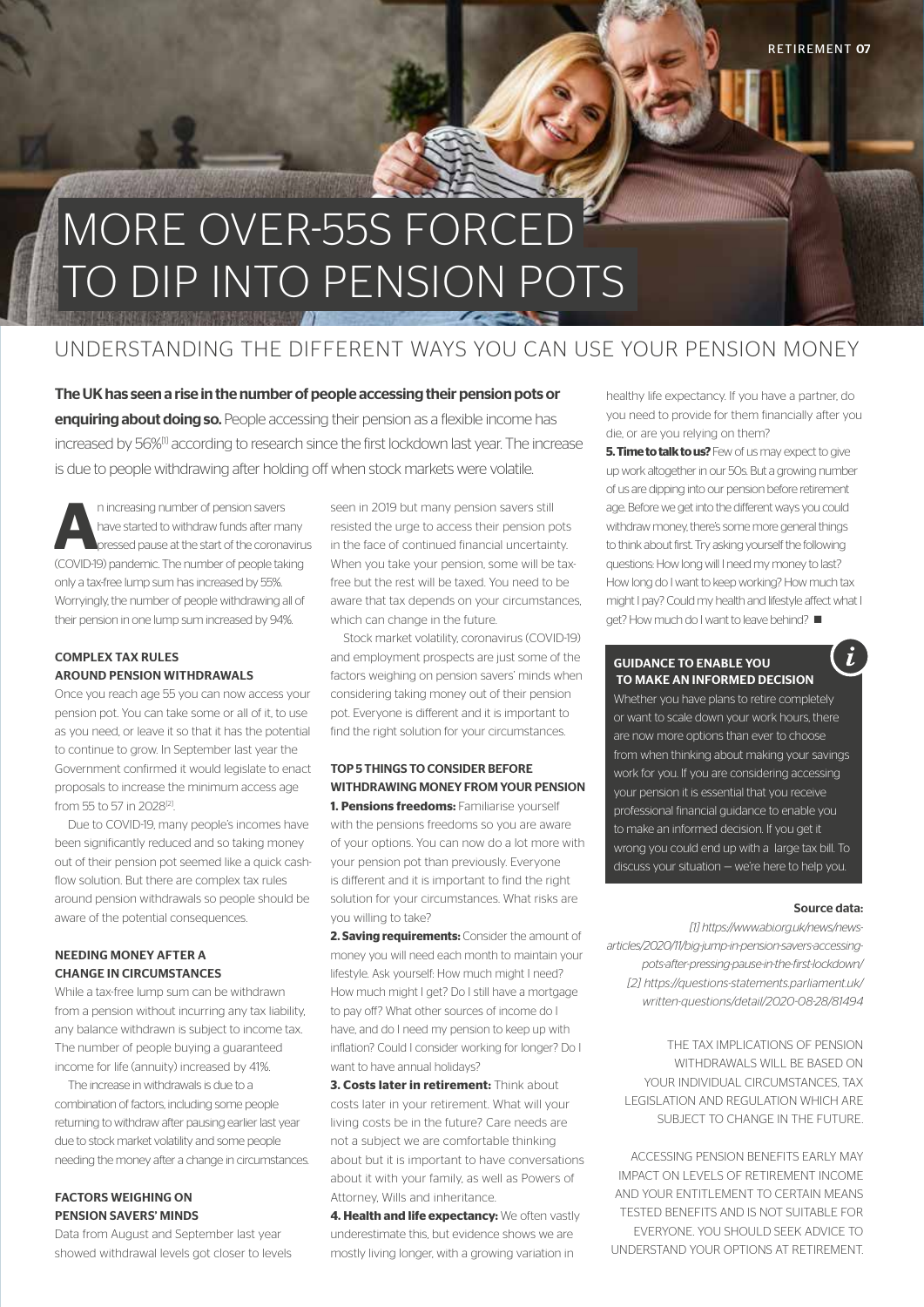# NEW YEAR, NEW START TO YOUR FINANCES

TAKING TIME TO UNDERSTAND YOUR FINANCIAL PLANS WILL REALLY PAY OFF

At the start of every year we have great intentions, as financial promises are renewed. Getting our financial life in order will be a top priority for

many as we enter 2021. Consider focusing on two key areas: goals related to being prepared for the unexpected this year, and those related to what you want to be different at the end of the year.

# 10 AREAS TO CONSIDER WHEN SETTING NEW YEAR FINANCIAL GOALS

New Year's resolutions can be notoriously difficult to stick by. However, there are a few ways to help make sure you start the year on a positive financial footing.

### 1. NEW YEAR, NEW FINANCIAL GOALS

There's nothing like the fresh start of a New Year. Which makes it the perfect time to sit down and set some financial resolutions for the next 365 days. Having clear financial goals to work towards will give you a sense of purpose

and motivation to spend less and to save and invest more throughout the year ahead. To ensure you achieve your financial resolutions, it helps to break the bigger goals down into more manageable bite-sized objectives that you can gradually work through bit by bit to create better financial habits.

### 2. REVIEW YOUR BUDGET

Review this past year's budget. What did and didn't work for you? If your current budgeting methods and tools aren't working, look for a better way to track your spending. Assess your income and expenses, looking for places to save money. Revise your budget to reflect any changes to your income or expenses in the new year. If you don't have a budget, it's time to make one. Ask yourself: what are my priorities? How can I make this sustainable?

# 3. REVIEW YOUR BORROWING

Find out if you could save money by refinancing your mortgage, car loan or student loan. If you have high-interest debt, make a plan to pay it down. If you don't have enough extra money in your budget to make a big dent, investigate credit cards with a 0% introductory balance transfer offer. Could you transfer your high-interest balances to a card with a temporary 0% interest introductory period to save on interest? The key is making a plan to pay off the balances before the introductory period ends and you begin paying a standard interest rate. Are you utilising less than 25% of your available credit across all of your cards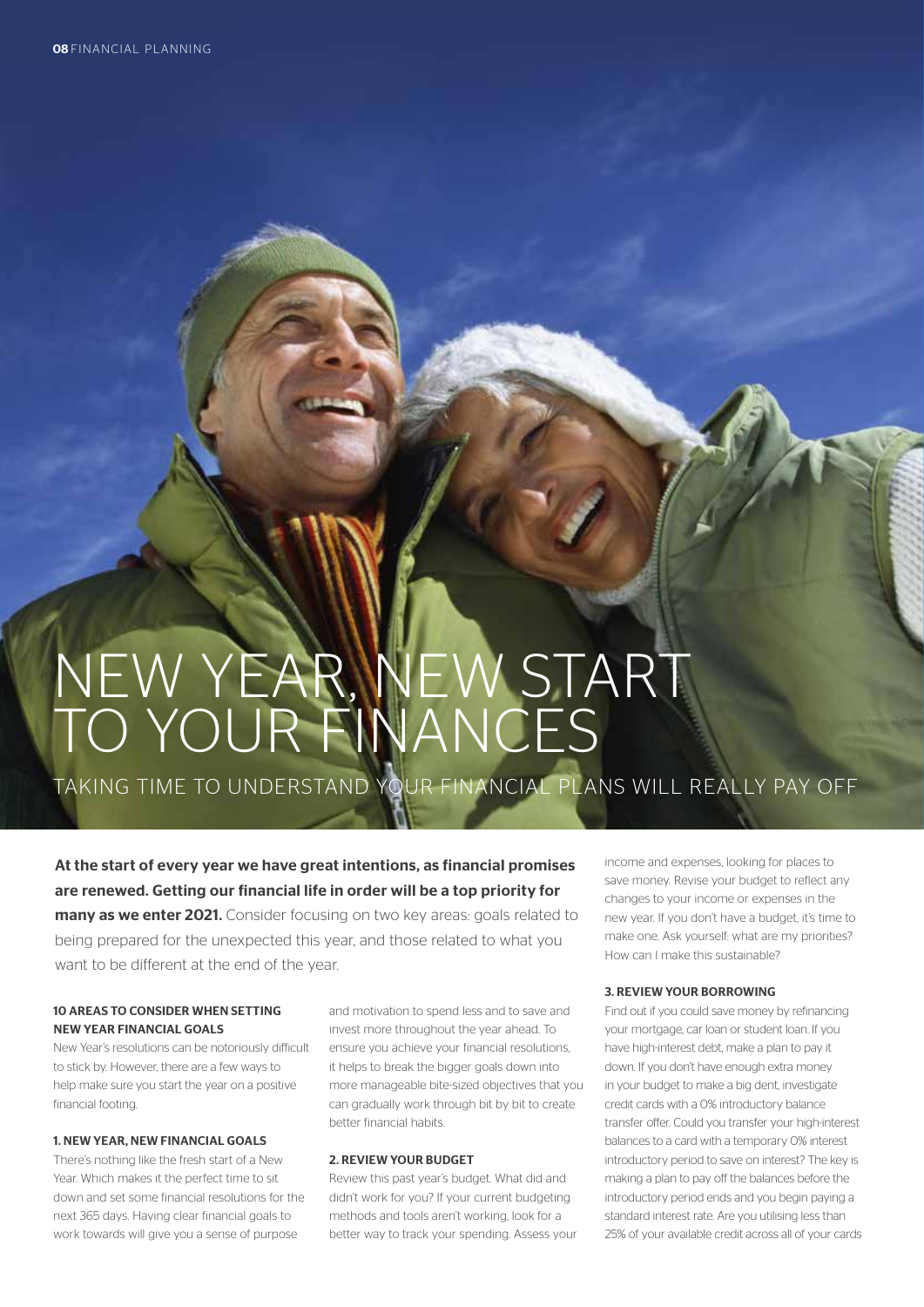and loans at any one time? Anything higher could affect your overall credit rating score.

# 4. CHECK THE INTEREST RATE ON YOUR SAVINGS

Different types of savings accounts have different rules on how much you can put in and when. Could you deposit money into another account where you receive a better rate of interest? It's important to check how your savings are growing and at a rate above inflation, and then decide if you need to make changes. When choosing a savings account, you need to think carefully about whether you will need access to your money, how long you are looking to save for, and how you want to operate it.

# 5. TAKE A LOOK AT YOUR INVESTMENTS

Whether your goal is to create a nest egg for early retirement or to leave something behind for grandchildren, reviewing what your goals are and whether you're on track is important. Ask yourself these questions: How long should I be prepared to put your money away for? Do I want to invest for income, growth, or both? Are my investments aligned with my values and life goals? How can I grow my wealth? Differing circumstances and goals may mean that what was once appropriate, no longer is. It's important that you feel comfortable with the level of risk you're taking with investments. Should I review my investment portfolio? Is my portfolio sufficiently diversified? Does my portfolio reflect my goals and risk profile?

# 6. PLANNING FOR YOUR RETIREMENT

Even if retirement seems a long way off, think about what you want your money to do for you when you stop working. Ask yourself: Do I know how much money I may need in retirement? How long will my money need to last for? How much should I be saving today? The earlier you start the process of planning for your retirement, the more manageable it will be, and the less of an impact it'll have on your daily finances. Questions to include: Am I taking full advantage of the taxefficiency of my Personal Pension or Workplace

Pension? What am I looking forward to doing the most in retirement? How much retirement savings will I actually need? How much can I afford to spend yearly once I have retired?

# 7. COMBINING A NUMBER OF DIFFERENT PENSIONS

It's not uncommon now for people to have built up a number of pensions during the course of their lives. Ask yourself the following: Over my career, have I worked for different employers and built up a number of different pension pots and/or pension schemes? Do I have personal pensions built up during times spent being self-employed? Pension consolidation could potentially be a way to maximise the value of your investments. It can make it easier to track how well a fund is performing in putting your money to work on the markets to boost your investment returns. However, consolidating a pension isn't for everyone.

# 8. MAKE THE MOST OF YOUR TAX-EFFICIENT ALLOWANCES

Time is running out if you haven't taken full advantage of your tax-efficient allowances before the end of the tax year on 5 April. Every tax year, commencing on 6 April, you receive new Individual Savings Account (ISA) and pension allowances. Questions to ask: Have I fully maximised my contribution levels for the current 2020/21 annual £20,000 ISA allowance, and annual £40,000 pension allowance? Can I take advantage of pension carry forward to make extra pension contributions? Am I fully using my Personal Savings Allowance for tax-free interest payments? What is my financial gifts tax allowance? Can I use my Capital Gains annual allowance to create tax-free returns?

### 9. REVIEW YOUR ESTATE PLAN

There is never a good reason to not have a Will. How can I write my family's future? Have I written a Will, or does my existing Will need updating? Making a Will is not a task that many people look forward to. It can easily slip down the to-do list – for a number of reasons. A Lasting Power of Attorney for Health and

Welfare (LPA) will also allow you to give someone you trust the legal power to make decisions on your behalf in case you later become unable to make decisions for yourself. How can I leave money to charity? How much money can I give away each year in gifts without tax implications? Can I make regular gifts out of my surplus income? Should I put my assets into a trust during my lifetime?

## 10. CHECK WHEN YOUR NEXT REVIEW IS

You're not sure what to prioritise – your pension, your mortgage or your ISA. You're starting to lose sleep over whether you're saving enough for your children's education. And you can't quite recall whether you have accumulated four, five – or was it six? – pension pots from previous jobs. Now may be time to consider your next financial review so that we can discuss your immediate and future plans, and  $talk you through your financial goals.  $\blacksquare$$ 

Ĭ.

### HELPING YOU TOWARDS YOUR GOALS

The beginning of a new year is the perfect time to consider your existing financial goals and decide if they still align with your priorities. It may also be a good time to check if you have the right systems and support needed to achieve these goals when you want to. If you'd like to know more about how we can help you achieve your financial and life goals, please contact us.

A PENSION IS A LONG-TERM INVESTMENT AND IS NOT NORMALLY ACCESSIBLE UNTIL AGE 55 (57 FROM APRIL 2028).

THE VALUE OF YOUR INVESTMENTS (AND ANY INCOME FROM THEM) CAN GO DOWN AS WELL AS UP, AND YOU MAY NOT GET BACK THE FULL AMOUNT YOU INVESTED.

INFORMATION IS BASED ON OUR CURRENT UNDERSTANDING OF TAXATION LEGISLATION AND REGULATIONS. ANY LEVELS AND BASES OF, AND RELIEFS FROM, TAXATION ARE SUBJECT TO CHANGE.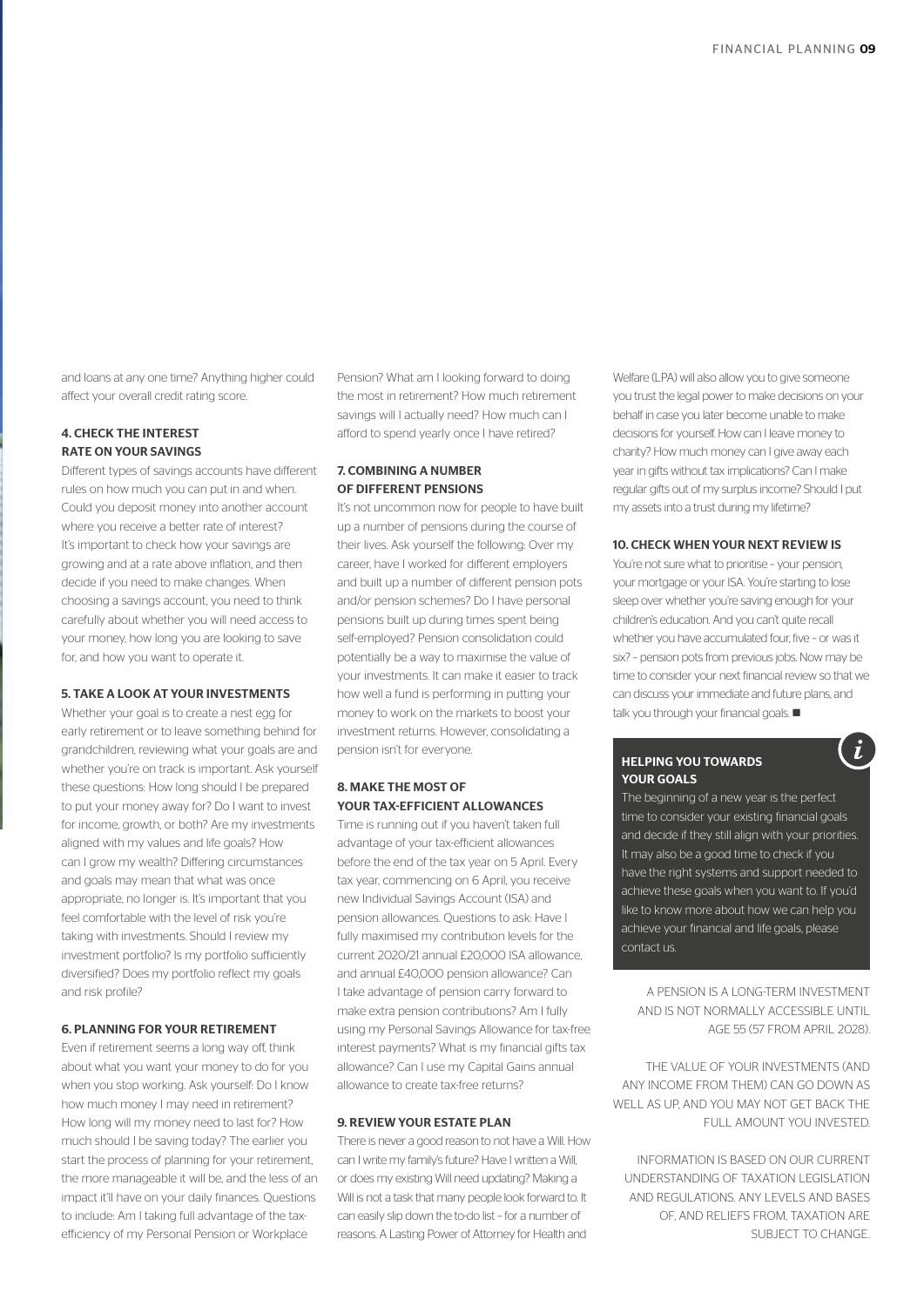/// PUT YOUR 2020/21 ISA ALLOWANCE OF £20,000 INTO AN ISA BY 5 APRIL AND DON'T PAY TAX ON THE MONEY YOUR ISA MAKES

# DON'T MISS THE ISA DEADLINE

# SAVING AND INVESTING FOR A FUTURE THAT MATTERS. YOURS.

Each tax year, we are given an annual Individual Savings Account (ISA) allowance. This can build up quickly, letting you accumulate a substantial taxefficient gain in the long-term.

**T**he ISA limit for 2020/21 is £20,000. The proceeds are shielded from Income Tax, tax on dividends and Capital Gains Tax. To utilise your ISA allowance you should do so before the deadline at midnight on Monday 5 April 2021.

We've answered some typical questions we get asked about how best to use the ISA allowance to help make the most of the opportunities as this tax year draws to a close.

# Q: CAN I HAVE MORE THAN ONE ISA?

**A:** You have a total tax-efficient allowance of £20,000 for this tax year. This means that the sum of money you invest across all your ISAs this tax year (Cash ISA, Stocks & Shares ISA, Innovative Finance ISA, or any combination of the three) cannot exceed £20,000.

# Q: WHEN WILL I BE ABLE TO ACCESS THE MONEY I SAVE IN AN ISA?

**A:** You can take money out of your Cash ISA but how much, and how often, depends on which type of ISA you have. If your ISA is 'flexible', you can take out cash then put it back in during the same tax year without reducing your current year's allowance. Your provider can tell you if your ISA is flexible.

Stocks & Shares ISAs and Innovative Finance ISAs don't usually have a minimum commitment, which means you can take your money out at any point. That said, you should invest for at least five years. As such, if you're looking to use your money within the next few years, you should probably keep it in a Cash ISA.

There are different rules for taking your money out of a Lifetime ISA.

# Q: CAN I TAKE ADVANTAGE OF A LIFETIME ISA?

**A:** You're able to open a Lifetime ISA if you're aged between 18 and 39. You can save up to

£4,000 each tax year, every year until your 50th birthday. The government will pay an annual bonus of 25% (capped at £1,000 per year) on any contributions you make.

# Q: WHAT IS AN INNOVATIVE FINANCE ISA?

**A:** An Innovative Finance ISA allows individuals to use some or all of their annual ISA allowance to lend funds through the Peer to Peer lending market. Peer to Peer lending allows individuals and companies to borrow money directly from lenders. Your capital and interest may be at risk in an Innovative Finance ISA and your investment is not covered under the Financial Services Compensation Scheme.

# Q: WHAT IS A HELP TO BUY ISA?

A: A Help to Buy ISA is a government scheme designed to help you save for a mortgage deposit to buy a home. The scheme closed to new accounts at midnight on 30 November 2019. If you have already opened a Help to Buy ISA (or did so before 30 November 2019), you will be able to continue saving into your account until November 2029.

# Q: I ALREADY HAVE ISAS WITH SEVERAL DIFFERENT PROVIDERS. CAN I COMBINE THEM?

**A:** Yes you can, and you won't lose the taxefficient 'wrapper' status. Consolidating your ISAs may also substantially reduce your paperwork. We'll be happy to talk you through the advantages and disadvantages of doing it.

# Q: CAN I TRANSFER MY EXISTING ISA?

**A:** Yes, you can transfer an existing ISA from one provider to another at any time as long as the product terms and conditions allow it. If you want to transfer money you've invested in an ISA during the current tax year, you must transfer all of it. For money you invested in previous years, you can choose to transfer all or part of your savings.

# Q: WHAT HAPPENS TO MY ISA IF I DIE PREMATURELY?

A: If you die, the money and investments you hold in an ISA will be passed on to your beneficiaries. After your death, your ISA will retain its tax benefits until one of the following occurs: the administration of your estate is completed or the ISA is closed by vour beneficiary.  $\blacksquare$ 

# STILL UNSURE WHAT'S RIGHT FOR YOU?

 $\dot{L}$ 

Tax-efficiency is a key consideration when investing because it can make such an enormous difference to your wealth and quality of life. If you want to understand more about our ISA options please contact us.

INFORMATION IS BASED ON OUR CURRENT UNDERSTANDING OF TAXATION LEGISLATION AND REGULATIONS. ANY LEVELS AND BASES OF, AND RELIEFS FROM, TAXATION ARE SUBJECT TO CHANGE

> PAST PERFORMANCE IS NOT A RELIABLE INDICATOR OF FUTURE PERFORMANCE.

THE VALUE OF YOUR INVESTMENTS (AND ANY INCOME FROM THEM) CAN GO DOWN AS WELL AS UP, AND YOU MAY NOT GET BACK THE FULL AMOUNT YOU INVESTED.

INNOVATIVE FINANCE ISA (IFISA) IS NOT PROTECTED UNDER THE FINANCIAL SERVICES COMPENSATION SCHEME. THIS MEANS YOUR MONEY COULD BE AT RISK IF YOU SAVE WITH AN IFISA COMPANY THAT GOES BUST.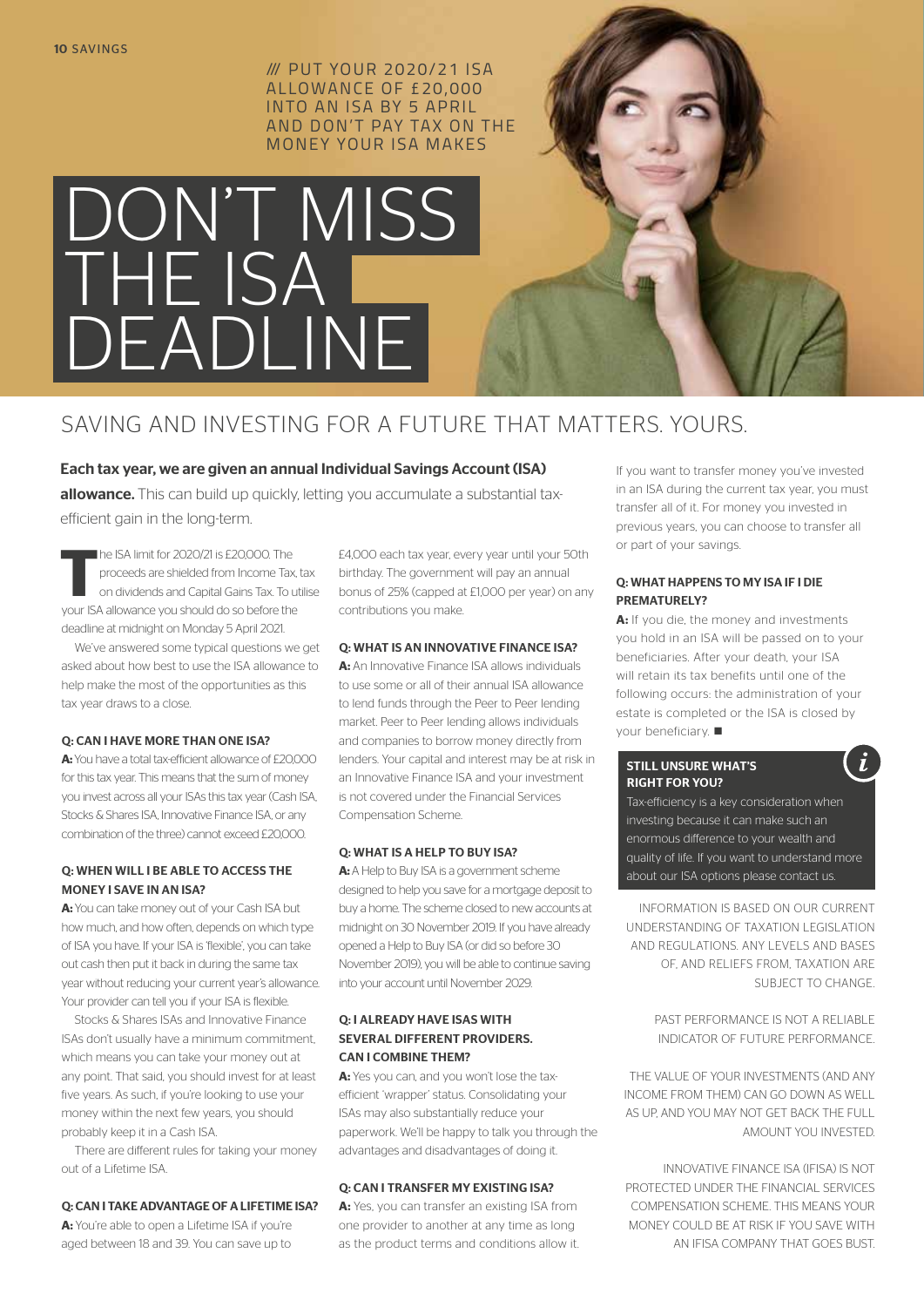# 5 HEALTHY FINANCIAL HABITS YOU SHOULDN'T IGNORE

# HOW TO GET YOUR FINANCES IN ORDER TO MAKE MORE OF YOUR MONEY

Do you feel like your financial life has been turned upside down during the coronavirus (COVID-19) pandemic? Or, has the start of the new year focused you on getting your finances in order to make more of your money? Whatever the answer is, it's important to adopt healthy financial habits.

But just as bad habits can get you into<br>financial trouble, good habits can help<br>keep you out of it - and help you spen<br>wisely spen well and meet importantly used financial trouble, good habits can help keep you out of it – and help you spend wisely, save well and, most importantly, reach your biggest financial goals faster.

To help kick-start this process, we've put together five habits for you to consider.

# 1. PAY YOURSELF FIRST

Before you pay any bills, develop a habit of paying yourself first. That means saving and investing a portion of your earnings before you do anything else with your money. In the book *The Richest Man in Babylon*, written by George S. Clason, the parables are told by a fictional Babylonian character called Arkad, a poor scribe who became the richest man in Babylon. How did he achieve this? By following the first law of wealth: 'Save at least 10% of everything you earn first and do not confuse your necessary expenses with your desires.'

It's great to start somewhere – saving something is better than nothing. The important thing is that you're building a new habit around making some of your hard-earned money work for you, as opposed to someone else. After you've paid yourself, the rest of your earnings can then be used to pay bills and purchase the things you need.

# 2. SPENDING LESS THAN YOU EARN

The problem is that if you routinely spend more than you earn, you could be building up more and more debt. In many cases, that may mean turning to a credit card and not paying off the balance each month, leaving you with potentially exorbitant fees and interest rates that can take years to pay off. When considering spending on something you want – always ask yourself if you genuinely need it.

# 3. EMOTIONS SHOULD NOT AFFECT YOUR FINANCIAL DECISIONS

For many people, money habits are tied to emotions and how we feel. It's easy to fall into the trap of spending money when we're disappointed, or angry, or even happy. While emotions are important, they aren't helpful when it comes to making financial decisions. Develop a habit of taking your time and making levelheaded, rational decisions about money rather than allowing spending, saving and investing habits to be dictated by the way you're feeling at a moment in time.

# 4. CONTROL YOUR DEBT

Debt is not necessarily always a negative; in some cases debt can be a positive stepping stone to help get you closer to a more prosperous future. For example, although a mortgage is a form of debt, purchasing a home could be a necessity for you. Similarly, borrowing money to enhance your education could allow you to get a better paid job. You might even be borrowing money to set up a business.

On the other hand, using credit cards, for example, to cover extra spending is generally considered a bad use of debt, as the repayment terms and interest payments can often be onerous as well as expensive if it's not paid back on time. It's generally considered good practice to avoid carrying a credit card balance over from one month to the next, as over the longer term this can often become very expensive, very quickly.

# 5. SPEAK TO YOUR PROFESSIONAL FINANCIAL ADVISER

When it comes to managing your money, planning to build wealth, securing your future, and, above all else, drawing up an effective plan for fulfilling your objectives, talk to us. We will provide a wealth of knowledge, qualifications and experience that is difficult or impossible to achieve yourself.

Perhaps the main benefit, more so than any other, is the chance for relaxation. You can properly relax, safe in the knowledge that we are taking care of a wide range of challenges and questions that you would otherwise have to deal with. And if you do have any questions or concerns, you know you can easily contact us to get answers in a timely manner.

# HOW TO BUILD NEW HABITS INTO YOUR DAILY LIFE

- Know your why what's your reason for making the changes?
- Set realistic, measurable goals that are achievable
- Break up bigger goals into smaller actions
- n Don't make too many changes at once
- $\blacksquare$  Use rewards as a motivator (within reason) to treat yourself once you meet your goals

Soon enough, these good habits will become hard to break.

THE VALUE OF YOUR INVESTMENTS (AND ANY INCOME FROM THEM) CAN GO DOWN AS WELL AS UP AND YOU MAY NOT GET BACK THE FULL AMOUNT YOU INVESTED.

# NEED HELP DEVELOPING BETTER FINANCIAL HABITS IN 2021?

Making the right decisions now can bring peace of mind by offering a clearer future for you and your family. Together, we'll create a wealth plan that goes beyond simply finances, taking care of what really matters in every aspect of your life. To discuss your situation, we're here to listen.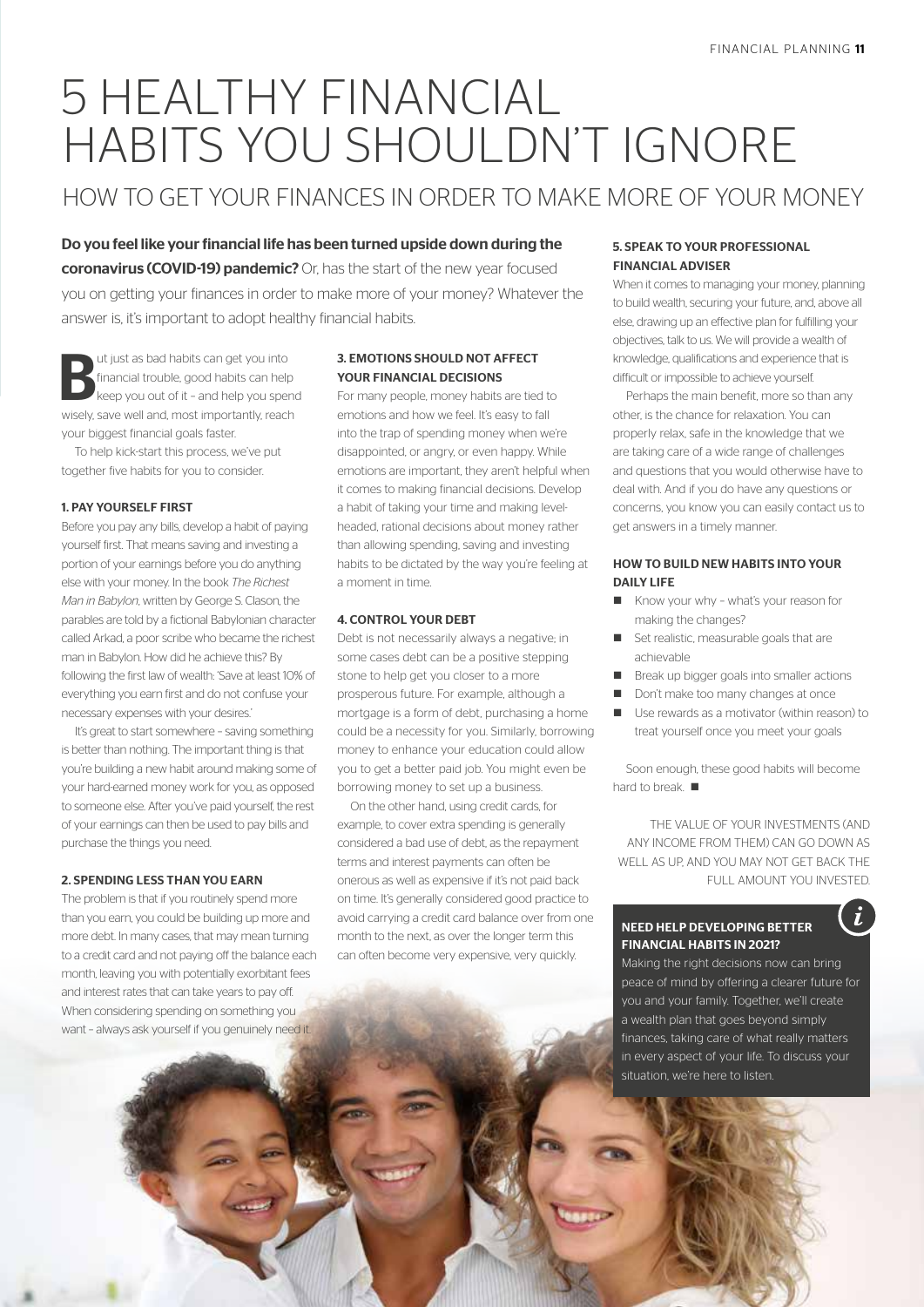*III* NOW IS THE TIME TO REVIEW YOUR FINANCES AND MAKE SURE THAT YOU'VE TAKEN ADVANTAGE OF ALL OF THE TAX PLANNING **OPPORTUNITIES** AVAILABLE TO YOU.

# TAX SAVING OPPORTUNITIES

IT'S TIME TO IDENTIFY, PLAN FOR AND POTENTIALLY MITIGATE YOUR TAX BURDENS

The Government has spent hundreds of billions on measures to support businesses and fight the coronavirus (COVID-19) pandemic. But the coronavirus (COVID-19) pandemic. But the coronavirus (COVID-19) pandemic. But the coronavirus (COVID-19) pandemic. But the coronavirus (COVID-19) pandemic.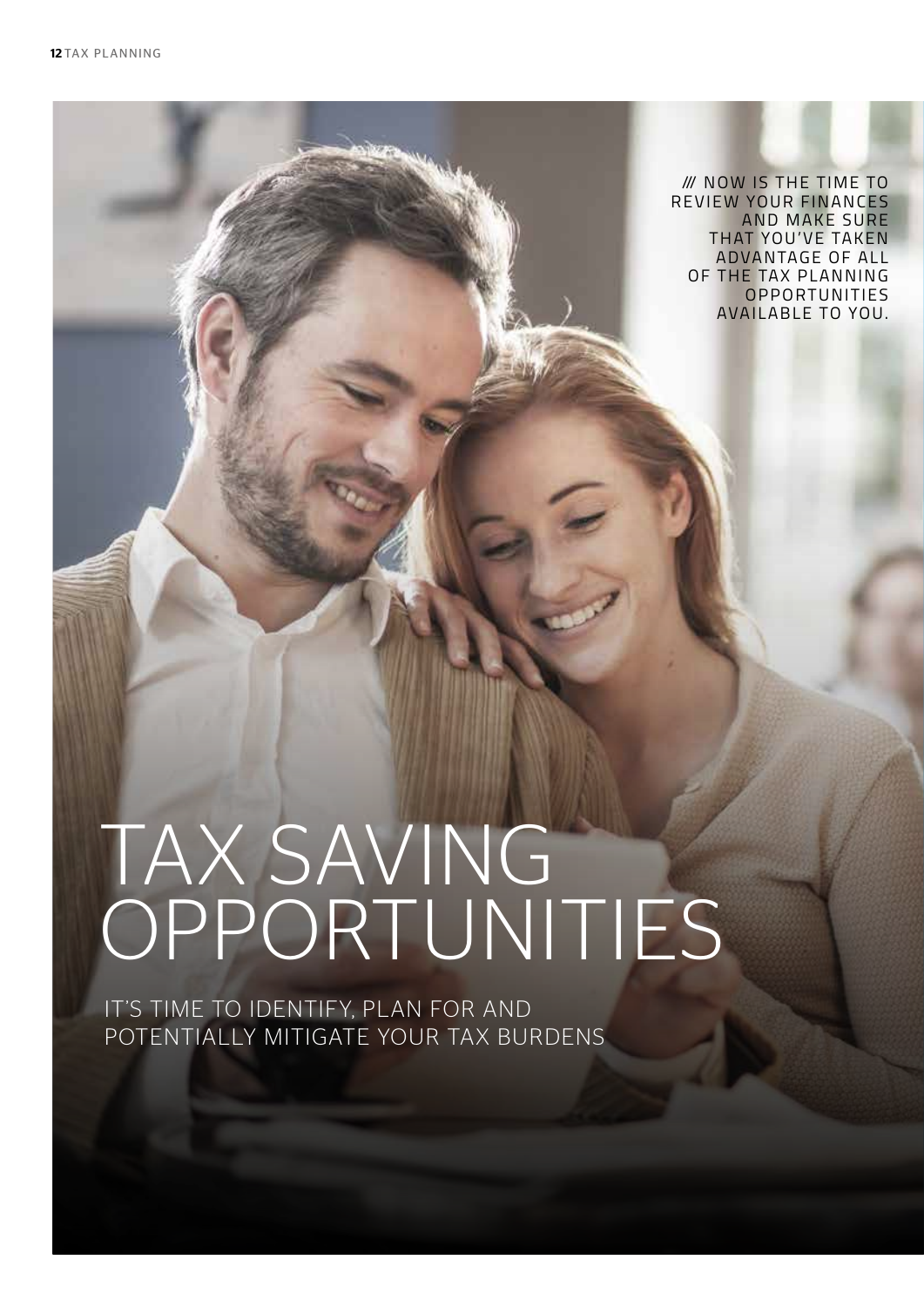While the Chancellor of the Exchequer,<br>
Rishi Sunak, is looking to reduce<br>
the tax gap, there are nonetheless<br>
atill are artimized and increased in the state of the state of the state of the state of the state of the state Rishi Sunak, is looking to reduce still opportunities to review your financial arrangements for saving tax throughout the tax year. Taking action now will give you the opportunity to take advantage of any remaining reliefs, allowances and exemptions before the end of the 2020/21 tax year on 5 April.

At the same time, you should be considering whether there are any planning opportunities that you need to consider either for this tax year or for your long-term future.

### WHAT ARE MY TAX PLANNING GOALS?

- $\blacksquare$  To reduce my current overall tax year liability
- $\blacksquare$  Defer my current year's tax liability to future years, to increase availability of cash for investment, business or personal needs
- Reduce any potential future years' tax liabilities
- Maximise tax savings from allowable deductions
- Maximise tax savings by taking advantage of my available tax credits
- n Maximise the amount of my wealth that stays in my family
- Minimise a potential Capital Gains Tax liability
- $\blacksquare$  Minimise potential future estate taxes to maximise the amount left to my beneficiaries and/or charities (rather than the government)
- Maximise the amount of money I will have available to fund my children's or grandchildren's education, as well as my retirement plans

# FIVE THINGS TO CONSIDER BEFORE THE END OF THE TAX YEAR

The end of the current financial tax year is fast approaching, which means now is the time to review your finances and make sure that you've taken advantage of all of the tax planning opportunities available to you. We've listed five things to consider before the end of the tax year.

# 1. MAXIMISE TAX RELIEF ON YOUR PENSION CONTRIBUTIONS BY USING ALL OF YOUR ANNUAL ALLOWANCE

Pensions are one of the most tax-efficient ways to save for your longer-term future. The annual allowance for 2020/21 is £40,000, but you can also use surplus allowance from the previous three tax years. Your annual allowance may be restricted to a maximum of £4,000 where your total income plus pension contributions for the year exceeds £240,000, and your net income exceeds £200,000.

For every £80 paid in, your pension provider can claim another £20 in tax relief from the government, so that a £100 contribution actually costs you just £80. Then, if you are a higher rate (40%) or top rate (45%) taxpayer you can claim up to an additional £20 or £25 respectively, making the effective cost of a £100 contribution for you as little as £60 or £55.

There's a key difference in how higher and top rate taxpayers claim tax relief however. While 20% is reclaimed at source by your pension provider, which works for basic rate taxpayers, if you're on a higher or top rate the additional amount has to be reclaimed through a self-assessment tax return and will reduce your overall tax liability at the end of the year.

If you are an employee, an alternative to reclaiming the extra through a self-assessment return is to ask HM Revenue & Customs (HMRC) for your PAYE notice of coding to be adjusted. This way your tax relief is given through a new PAYE code that extends your basic rate band.

# 2. TAKE ADVANTAGE OF THE INDIVIDUAL SAVINGS ACCOUNT (ISA) INVESTMENT LIMIT TO GENERATE TAX-FREE INCOME AND CAPITAL GAINS

An ISA allows you to save or invest money in a tax-efficient way. An ISA is a tax-efficient savings or investment account that allows you to put your ISA allowance to work and maximise the potential returns you make on your money, by shielding it from Income Tax, tax on dividends and Capital Gains Tax. The maximum annual amount that can be invested in ISAs is £20,000 (2020/21). You can allocate the entire amount into a Cash ISA, a Stocks & Shares ISA, an Innovative Finance ISA, or any combination of the three.

# 3. START PLANNING AHEAD FOR A FIRST PROPERTY OR RETIREMENT

A Lifetime ISA (LISA) is a dual-purpose ISA, designed to help those saving for a first home and retirement. If you are aged 18 to 39, you can open a Lifetime ISA and save up to £4,000 tax-efficiently each year up to and including the day before your 50th birthday. The government will pay a 25% bonus on your contributions, up to a maximum of £1,000 a year. Your Lifetime ISA allowance forms part of your overall £20,000 annual ISA allowance. You can withdraw your savings from age 60 onwards, if not used to buy a home before then. A penalty of 25% may be applied if you withdraw from your LISA for other purposes.

# 4. CONTRIBUTE UP TO £9,000 INTO A CHILD'S JUNIOR INDIVIDUAL SAVINGS ACCOUNT (JISA)

A Junior ISA is a long-term savings account set up by a parent or guardian with a Junior ISA provider, specifically for their child's future. Only the child can access the money, and only once they turn 18. There are two types available: a Cash Junior ISA and a Stocks & Shares Junior ISA.

The current annual subscription limit for Junior ISAs is up to £9,000 for the 2020/21 tax year. The fund builds up free of tax on investment income and capital gains until your child reaches 18, when the funds can either be withdrawn or rolled over into an adult ISA.

# 5. PLAN YOUR CAPITAL GAINS TO MAKE BEST USE OF ANY CAPITAL LOSSES

The £12,300 (2020/21) allowance is a 'use it or lose it' allowance. You can't carry it forward to future years. But remember that each individual has their own allowance, so a married couple can potentially realise gains of £24,600 this tax year without incurring any tax liability. If appropriate you could transfer assets between your spouse or registered civil partner taxfree, so it might make sense to consider transferring holdings to a spouse in a lower tax bracket or one who hasn't used their allowance.

Gains and losses realised in the same tax year have to be offset against each other, and this will reduce the amount of gain that is subject to tax. If your losses exceed your gains, you could carry them forward to offset against gains in the future, provided you have registered those losses with HMRC.  $\blacksquare$ 

i

# DON'T DELAY AND LEAVE IT TO CHANCE

When it comes to tax, knowing how best to manage your finances can be a complex task. It's important that you get it right, not only because of the financial benefits, but because getting it wrong can have serious consequences for you. To discuss your situation, don't delay and leave it to chance. Contact us for more information.

TAX LAWS ARE SUBJECT TO CHANGE AND TAXATION WILL VARY DEPENDING ON INDIVIDUAL CIRCUMSTANCES.

THE VALUE OF INVESTMENTS AND INCOME FROM THEM MAY GO DOWN. YOU MAY NOT GET BACK THE ORIGINAL AMOUNT INVESTED.

INVESTMENTS SHOULD BE CONSIDERED OVER THE LONGER TERM AND SHOULD FIT IN WITH YOUR OVERALL ATTITUDE TO RISK AND FINANCIAL CIRCUMSTANCES.

A PENSION IS A LONG-TERM INVESTMENT AND IS NOT NORMALLY ACCESSIBLE UNTIL AGE 55 (57 FROM APRIL 2028).

> PAST PERFORMANCE IS NOT A RELIABLE INDICATOR OF FUTURE PERFORMANCE.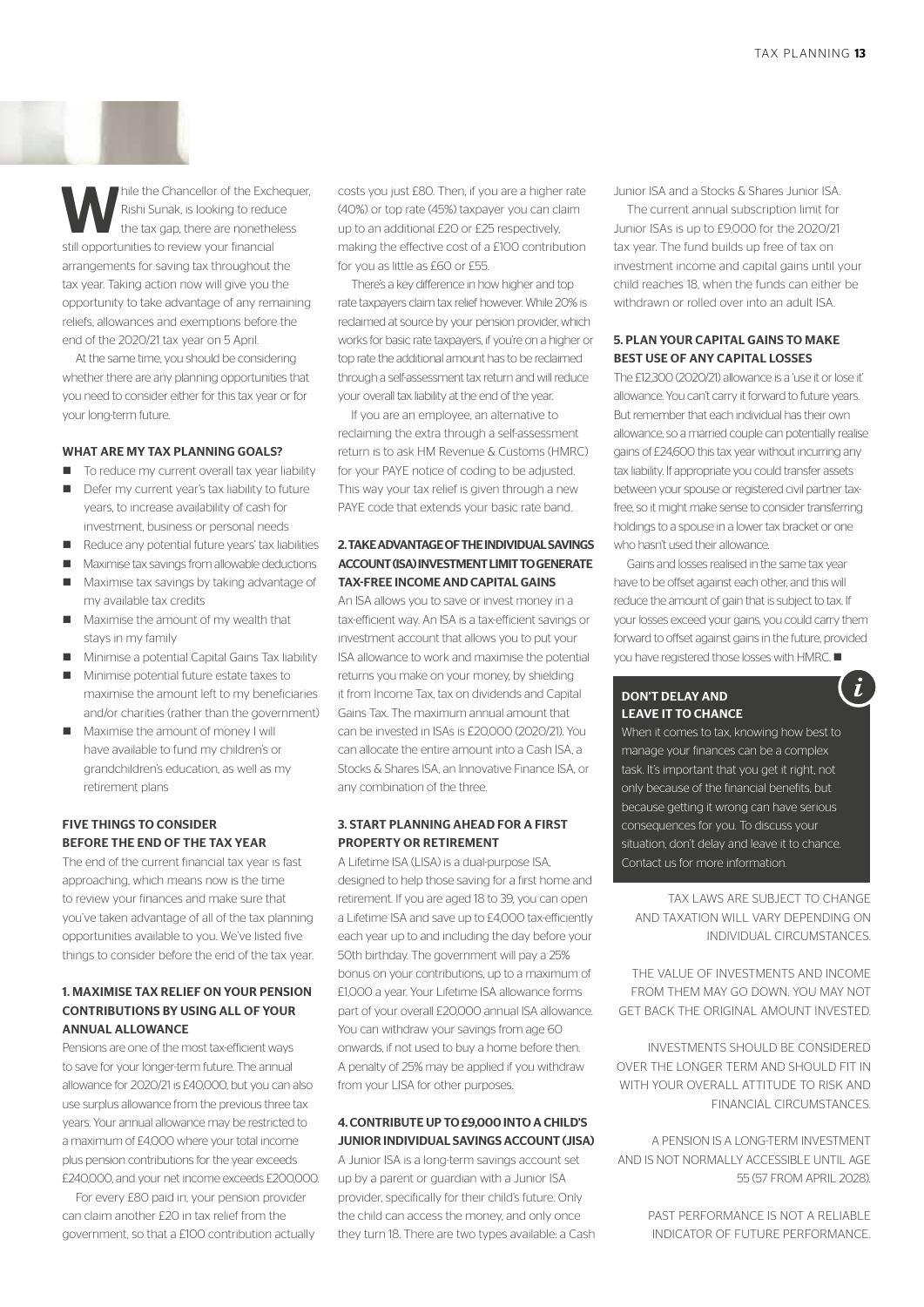# 'NEW AGE' OF SELF-EMPLOYMENT

# CHANGES IN HOW PEOPLE SAVE, INVEST AND PLAN FOR RETIREMENT

Self-employment plays a vital role towards the UK's economy. In recent years the number of people who are self-employed has risen steadily. But one of the main drawbacks is that the self-employed do not have the advantage of an employer to help arrange pension provision.

ta time of rapid technological advances<br>
and societal changes, the increasing<br>
prevalence of the self-employed not only<br>
prevalence in hour prevalences<br>
in the selfand societal changes, the increasing represents a change in how people work, it also calls for changes in how people save, invest and plan for retirement.

## SERIOUSLY CONCERNED

Last year, the coronavirus (COVID-19) pandemic forced even more Britons to become their own bosses. More than 5 million people are now registered as self-employed in the UK, up from 3.2 million in 2000<sup>[1]</sup>. The self-employed account for 15% of the UK workforce. Yet just 31% of the self-employed are saving into a pension. 67% of self-employed people are seriously concerned about saving for later life<sup>[2]</sup>.

Even if retirement seems a way off, there's no escaping the fact that we're going to need to fund it somehow. 'Being your own boss has many attractions, but unfortunately it won't stop us from getting old.'

# PENSIONS CRISIS

It's perhaps no coincidence that only 31% of self-employed people pay into a pension<sup>[3]</sup>, compared with 84% of employees eligible for a workplace pension<sup>[4]</sup>, creating a situation that the Association of Independent Professionals and the Self-Employed (IPSE) is calling a pensions crisis.

And with the fastest growth in selfemployment among the over-45s<sup>[5]</sup>, how to fund retirement is a question that many will have to face up to sooner rather than later.

# TAX BENEFITS

There are certainly other savings and investment accounts you can use to save for your retirement, but the fact is that pensions are built for the job and come with tax benefits that you won't get elsewhere.

With pensions, the government gives tax relief equal to the highest rate of tax that you pay. So if you're a basic rate taxpayer, you only need to contribute £80 to end up with £100 in your pension pot. And if you're a higher rate or additional rate taxpayer, you can claim back even more tax relief when you fill out your selfassessment tax return.

# COMFORTABLE RETIREMENT

It's worth noting that there's an annual allowance which limits how much can be paid into your pension each year while still receiving tax relief. It's based on your earnings and is currently capped at £40,000.

Exactly how much you should pay into your pension depends on how soon you start. The earlier you begin, the less you'll have to put away every month to afford a comfortable retirement. Starting late? You'll need to save more.

# SELF-EMPLOYED AND LOOKING TO SORT OUT YOUR PENSION?

Here's what to do when you don't know where to start.

# 1. THE SOONER THE BETTER

When it comes to pensions, it pays to be an early bird. The sooner you start paying in, the more tax relief you'll get from the government, and the more time your money has to potentially grow.

# 2. AIM TO PAY IN A REGULAR AMOUNT

The thought of saving a large lump sum to pay into your pension can be daunting. Getting into the habit of saving for your future is half the battle for many people – so pay in what you can regularly.

# 3. INCREASE IT WHEN YOU CAN

If your earnings increase or you secure a new contract, consider increasing your regular payments or paying a lump sum into your pension.

### 4. VISUALISE YOUR FUTURE

If retirement is still a way off, it can be hard to think of your future self and no longer working. So instead, visualise the dreams and goals you'd like to pursue when you finish working. Thinking about the positive benefits of saving can be a good motivational tool.

## 5. HAVE A REGULAR REVIEW

Once every six months, take a look at your pension and consider whether you're on track to save enough. Just remember that, as with any investment, the value of your pension can go down as well as up, and you may not get back as much as has been invested.  $\blacksquare$ 

# NEED A HAND WITH YOUR RETIREMENT PLANS?

It can be harder to think about saving for retirement if you're self-employed and don't have access to a company pension scheme, but pensions shouldn't be ignored and offer valuable tax benefits. To find out more, or to discuss your situation, please talk to us.

# **Source data:**

 $\boldsymbol{i}$ 

*[1] 1 https://www.ons.gov.uk/ employmentandlabourmarket/peopleinwork/ employmentandemployeetypes/ articles/ coronavirusand selfemploymentintheuk/ 2020- 04-24*

*[2] The Association of Independent Professionals and the Self-Employed 2020 [3] https://www.ipse.co.uk/uploads/ assets/ uploaded/ de9c9fad-459a-4afa-96e85116aad25641.pdf [4] https://assets.publishing.service.gov. uk/ government/ uploads/system/uploads/ attachment\_data/ file/712812/ workplace-pensionparticipation-and-saving-trends-2007-2017.pdf [5] https://www.ons.gov.uk/ employmentandlabourmarket/ peopleinwork/ employmentandemployeetypes/ adhocs/ 008728selfemploymentbyage2001to2017*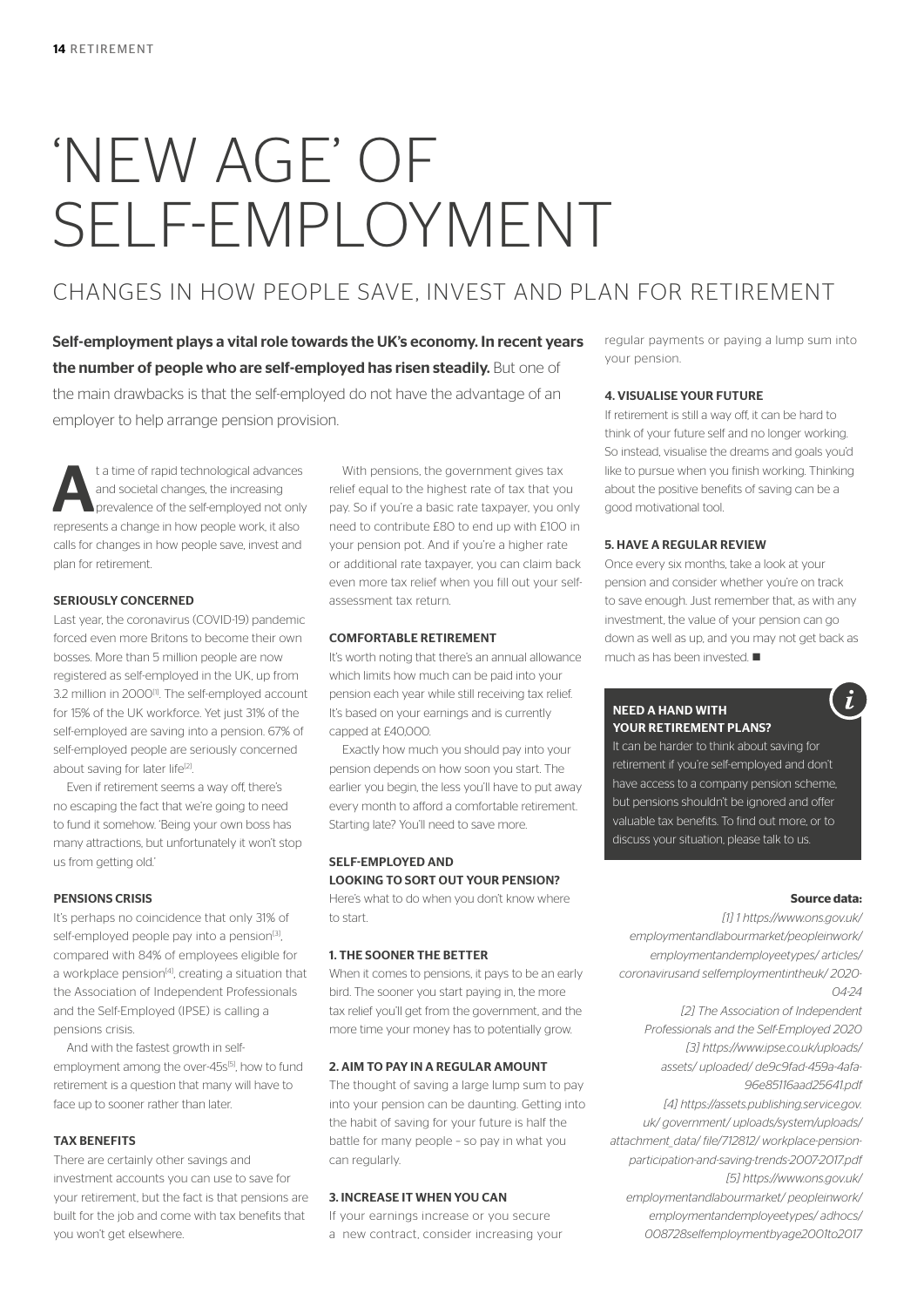# ARE YOU UNDER-PREPARED FOR A FINANCIAL EMERGENCY?

# PANDEMIC CAUSES PEOPLE TO RE-EVALUATE THEIR FINANCIAL RESILIENCE

# Managing your current and future finances successfully can be a minefield in today's economic climate. The

coronavirus (COVID-19) pandemic has derailed many a financial plan, ushering in job losses, decreased earnings and creating lifestyle changes that have the potential to send our spending into an unhealthy cycle.



The general financial uncertainty created<br>by the COVID-19 pandemic has resulted<br>in over a third (37%)<sup>(i)</sup> of UK savers by the COVID-19 pandemic has resulted in over a third (37%)<sup>[1]</sup> of UK savers acknowledging they're under-prepared for a financial emergency and have started to build a rainy day fund.

## BIGGER FINANCIAL CUSHION

However, while many admitted their need to build a bigger financial cushion, the findings highlighted wide geographical differences across the UK. In Edinburgh, only a quarter (24%) of people said the pandemic has prompted them to build up funds for a financial emergency, half the number of those living in London (47%).

Rainy day funds help people cope with life's unforeseen events and play an important role for short- and long-term planning. The general rule is that people should build a financial cushion, with six months' worth of living expenses regarded as a good starting point.

# YEAR'S WORTH OF SAVINGS

Unfortunately, a quarter (24%) of people in the UK would struggle straight away with no rainy day fund to fall back on and almost a third (31%) would run out of money within three months. At the other end of the scale, a fifth (21%) of people have more than a year's worth of savings in their rainy day fund, with the average covering eight months.

Having a cash buffer is particularly important for those approaching or in retirement, helping to protect their pension savings during volatile market conditions. However, with over a quarter of over-55s having no rainy day fund, there is a danger that dipping into retirement savings at a time when the value has fallen will deplete their funds more quickly should there be further falls in stock markets. Having access to emergency cash funds can help tide them over while markets recover.

# FINANCIAL 'HAVES' AND 'HAVE NOTS'

Unfortunately, a lack of savings or a savings pot that has already run dry means the immediate priority for one in four people is simply 'just getting by'. The stark reality is that the longer the coronavirus crisis continues, the more people will find themselves in that predicament, underlining the real need of safety net savings.

There is clearly a contrast in the UK's financial health between the financial 'haves' and 'have nots' and an individual's ability to manage their money. While the economic outlook has prompted many to begin building a rainy day fund for the first time, others have been exposed as being perilously under-prepared.  $\blacksquare$ 

# WHAT'S THE NEXT STEP FOR YOU?

People are now living longer than ever before, and while living longer and healthier lives is great news, it makes planning for your financial goals ever more important. We know the importance of making sure your money works as hard as it can for you, now and in the future. Speak to us if you have any concerns.

### **Source data:**

*[1] Opinium surveyed 2,000 adults for Aegon between 23 Oct - 26 Oct 2020*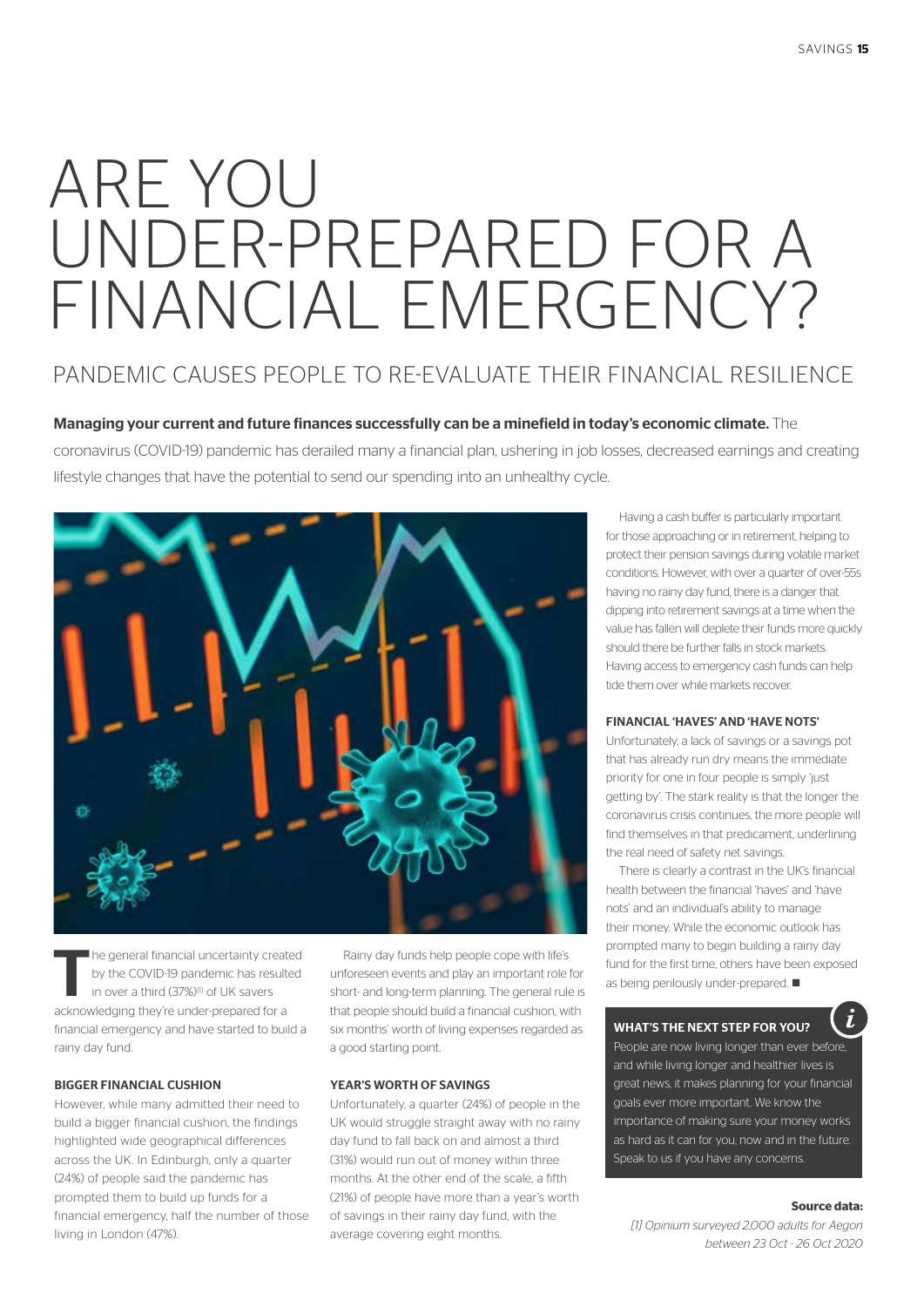# BREAKING UP IS HARD TO DO

# MANAGING THE FINANCIAL IMPACT OF DIVORCE

When long-term relationships split up, there are a host of implications for mortgages, savings, tax and Wills requiring careful consideration to avoid hardship. If you are contemplating divorce, are in the middle of divorce proceedings or dissolving a civil

registered partnership, it's important to understand how the current economic and financial situation could affect you.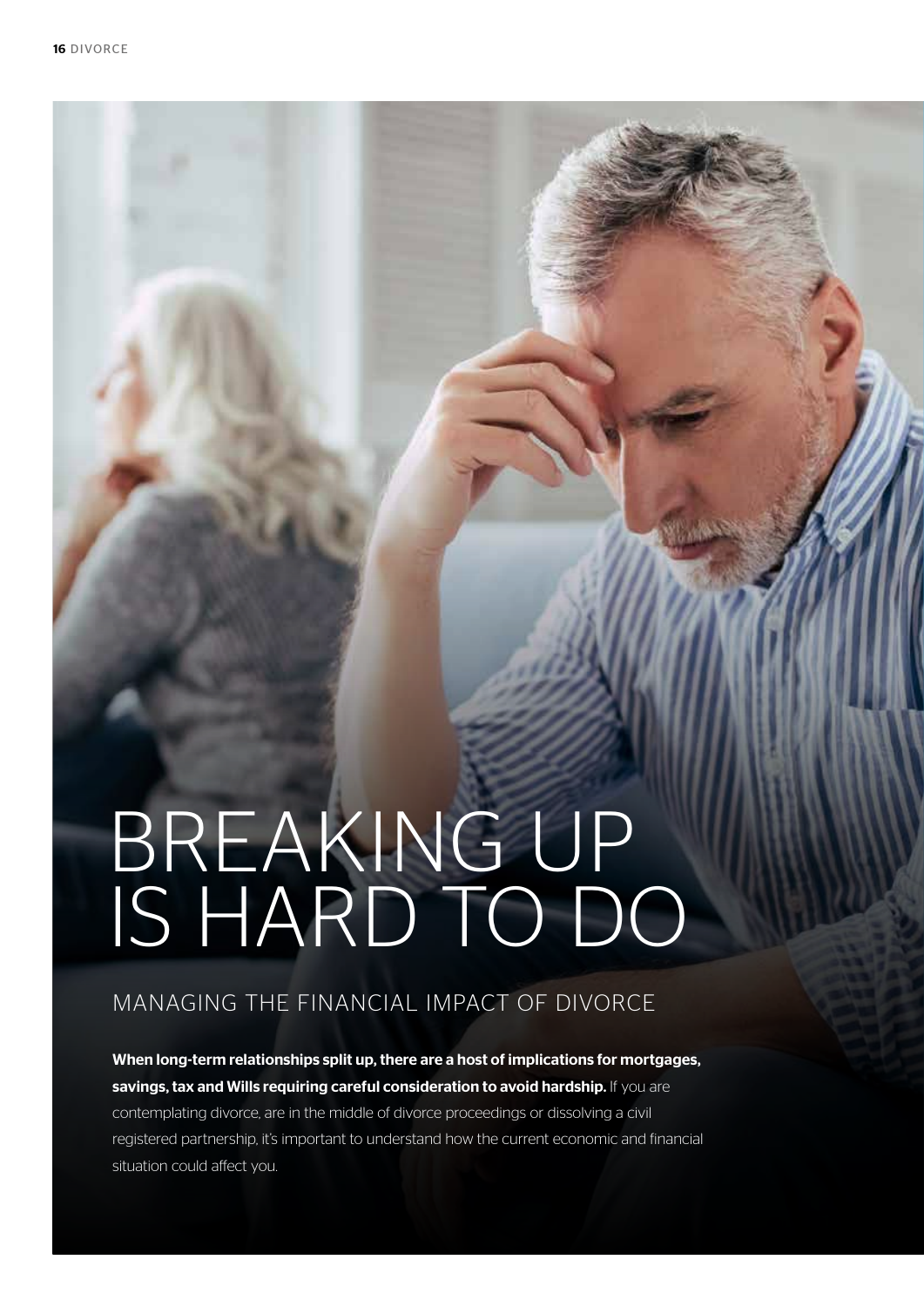

# W MANY COUPLES MAY HAVE A NUMBER OF PENSION ASSETS BETWEEN THEM. UNDERSTANDING THE DIFFERENT TYPES OF SCHEME AND HOW THEIR VALUES MIGHT BE AFFECTED BY STOCK MARKET FLUCTUATIONS IS CRUCIAL.

The impact of the coronavirus (COVID-19) pandemic on financial markets highlights the importance of obtaining expert professional advice when it comes to dealing with pension assets on divorce. Many couples may have a number of pension assets between them. Understanding the different types of scheme and how their values might be affected by stock market fluctuations is crucial.

### DIFFERENT TYPES OF SCHEME

Some defined benefit pensions, such as public sector or final salary schemes, quarantee a certain level of income on retirement. Usually, this is based on years of service and the final salary of the pension member. Conversely, the capital value and therefore income for private money purchase pensions are linked directly to the performance of the investments.

Even if, at the given date, the fund value or cash equivalent of the two types of pension arrangements are the same, the value of the underlying benefits and the reliability of the income stream may differ considerably.

### PENSION SHARING ON DIVORCE

Two decades on from the introduction of pension sharing on divorce, the issue remains a hugely complex area that can spark highly emotive battles with no guarantee of equality. Pension Sharing Orders determine how pension assets are divided between the parties. This has to be expressed as a percentage of the fund being divided, rather than a monetary figure, so the amount paid to the recipient's pension fund can differ quite significantly in value to what was originally intended.

If you are close to retirement age and were planning to draw down on the pension part

of the settlement in the near future, hoping the proposed share would produce a certain level of income, you may need to consider thinking again. One option is to consider a nominal maintenance order to hedge against anticipated income not meeting your needs.

## MOST COMMON REASON GIVEN

Unreasonable behaviour was the most common reason given for opposite-sex couples divorcing in England and Wales, published in the latest divorce statistics by the Office for National Statistics (ONS)<sup>[1]</sup>, with 49% of wives and 35% of husbands petitioning on these grounds.

It was also the most common reason for samesex couples divorcing, accounting for 63% of divorces among women and 70% among men.

# WHAT ARE THE DIFFERENT OPTIONS TO CONSIDER?

When couples divorce, it is important they note that there are different options for how they divide pension assets between them, including:

**Offsetting:** where the pension assets can be offset against other assets of the divorcing parties. For example, one party many wish to stay in the marital home in lieu of receiving part of their ex-spouse's pension rights.

**Pension sharing orders:** where pension assets are divided at the time of divorce and there is a clean financial break.

**Pensions attachments orders:** where the pension provider of one party pays an agreed amount directly to the former spouse when the pension rights come into payment. This does not represent a clean financial break between the couple and risks the loss of future income for the former spouse if the person with the pension rights dies before retiring or the former spouse remarries.

## RESOLVING ASSOCIATED MARRIAGE FINANCES

The COVID-19 pandemic has thrown many of us into a difficult period of uncertainty and has had a profound impact on every aspect of our lives. This has presented particular challenges for separating couples who wish to resolve the finances associated with their marriage, especially where there are pensions to be considered within their settlement.

There has been a reduction in the stock market, so any pension plan that has invested in shares may have decreased in value. Add to this a reduction in interest rates, which has decreased the gilt rate making it more expensive to purchase annuities. This has resulted in an increase to Cash Equivalent Transfer Values (CETVs) for defined benefit schemes (usually final salary pensions).

Anyone going through a marital breakup can be forgiven for wanting to temporarily set aside thoughts about Wills, trusts and retirement for another time. However, it's a chapter in life when the people involved need to deal with both their emotional and financial well-being.  $\blacksquare$ 

### HELPING YOU MAKE THE RIGHT DECISIONS

Untangling finances during divorce is complex and decisions made at the time can have huge and long-lasting consequences for you and your finances. We understand that divorce can be extremely stressful, particularly where money matters are concerned. To talk to us about your particular situation, please contact us.

## Source data:

Ĩ.

*[1] https://www.ons.gov.uk/ peoplepopulationandcommunity/ birthsdeathsandmarriages/divorce/bulletins/ divorcesinenglandandwales/2019*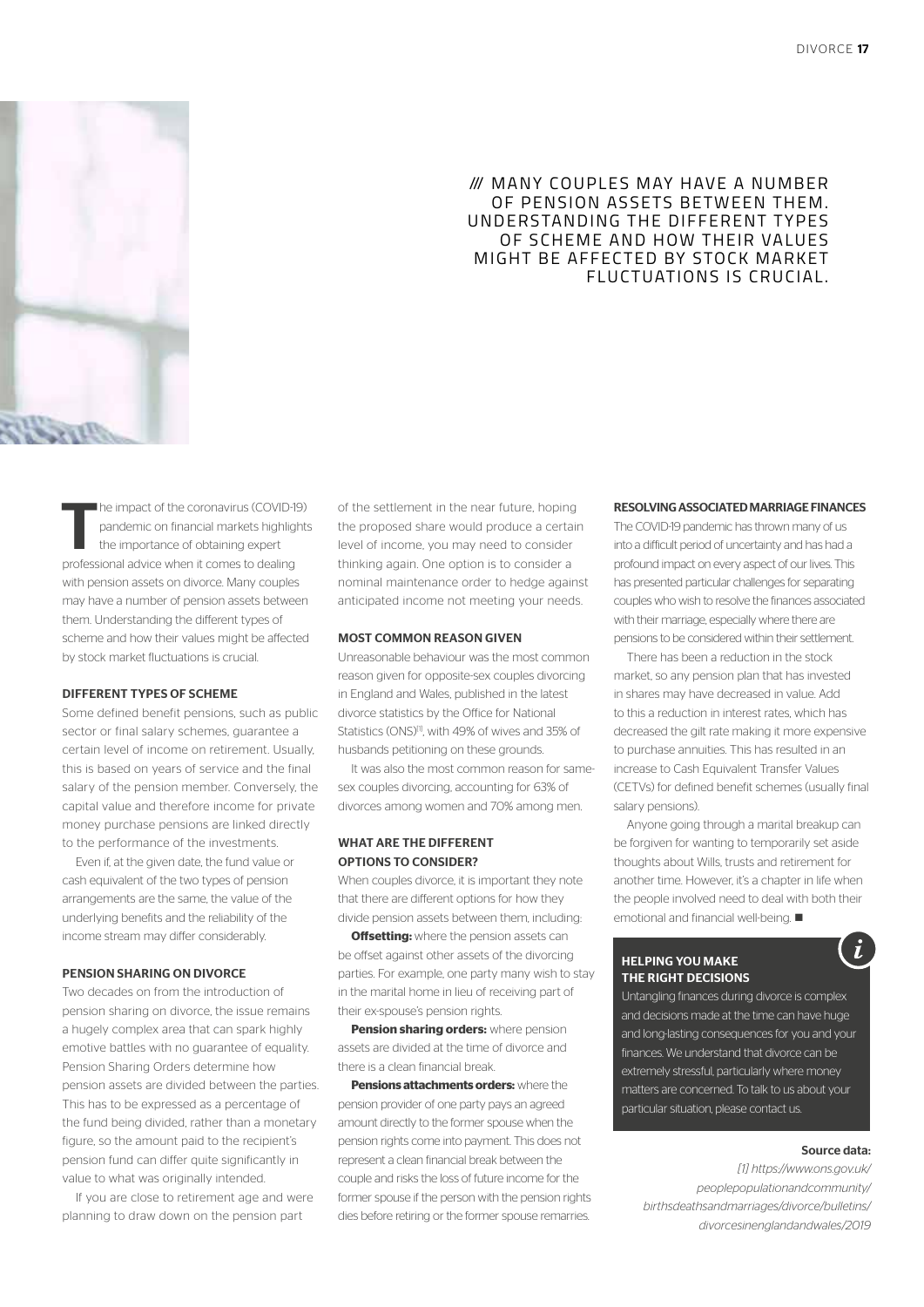/// IF YOU ARE PLANNING TO GIVE MONEY TO A FAMILY MEMBER IT'S IMPORTANT NOT TO LOSE SIGHT OF YOUR OWI LONGER-TERM PLAN.

# **GIFTING GENERATION Contract Contract Contract Contract Contract Contract Contract Contract Contract Contract Contract Contract Contract Contract Contract Contract Contract Contract Contract Contract Contract Contract Contract Contract Contr**

# OLDER FAMILY MEMBERS SUPPORTING YOUNGER GENERATION THROUGH THE PANDEMIC

Young people have been one of the worst-affected groups from the coronavirus (COVID-19) pandemic, particularly in terms of the labour market and mental health outcomes. But it's their parents and grandparents who are paying the price financially.

**5** million older family members expected provide additional financial support to members as a direct result of COVID-19 according to new research<sup>11</sup>. 15% of the older **.5** million older family members expect to provide additional financial support to younger members as a direct result of COVID-19, generation estimate they will provide an additional sum of £353 in financial aid, meaning £1.9 billion could be given to younger family members needing financial support through the pandemic

# ONGOING FINANCIAL SUPPORT

This COVID-19 specific support comes in addition to regular ongoing financial support provided by older family members. Over a third (39%) of young adults, around 3.3 million people, receive regular financial support from their older family members and depend on it to cover their monthly outgoings.

Older family members provide on average £113 a month, collectively giving £372 million to loved ones each month in the form of regular gifts.

# FINANCIAL AID RECEIVED

While the majority (31%) say they use monthly gifts to save for 'big ticket' items like a housing deposit, over a quarter use it to pay for everyday essentials (29%) and a similar amount to pay their bills (27%).

Despite the significant sums handed out, 80% of older family members who gift money feel it is only natural to provide support to their younger relatives and are more than happy to do so. Of

the 50% of adults who have received financial aid from a family member, many have sought further support during this year.

### YOUNGER FAMILY MEMBERS

16% have utilised the Government furlough scheme, 15% moved back to their family home to live rent free and 13% have taken out a one-off loan.

The trend of younger family members moving back home is becoming more common, with the most recent data from the Office for National Statistics showing that over the last two decades, there has been a 46% increase in the number of young people aged 20-34 living with their parents, up to 3.5 million from 2.4 million<sup>[2]</sup>.

### MEETING THE EXPENSE

While the majority (62%) of those who give away money do so knowing they can afford to maintain their current lifestyle, the research suggests that selfless relatives are occasionally making changes to their own finances to meet the expense.

Over a third (38%) of those who gift money to family members have made sacrifices in order to do so. While many reported cutting back on some day-to-day spending (31%) in order to gift money, a fifth (21%) admitted they struggled to pay some bills having helped out a loved one.

## LONGER-TERM PLAN

If you are planning to give money to a family member it's important not to lose sight of your own longer-term plan. There is a risk that people could be underestimating what they need to fund a comfortable retirement, and therefore it's important to gift sensibly.

When gifting, HM Revenue & Customs (HMRC) stipulates you must be able to maintain your current standard of living from your remaining income to take advantage of tax exemptions and there are tax implications for anything gifted over the £3,000 annual allowance.  $\blacksquare$ 

# NEED HELP ACHIEVING YOUR FINANCIAL GOALS?

Do you have a financial plan that reflects what's most important to you? This is the time of year when you may be beginning to reflect on your financial choices while making goals for the year ahead. We can help you set your money and life goals and work out your financial milestones, then plot a route to get to them. For more information, please contact us.

# Source data:

*[1] Opinium Research ran a series of online interviews among a nationally representative panel of 4,001 UK adults between 25 September and 3 October 2020 [2] https://www.ons.gov.uk/ peoplepopulationandcommunity/ birthsdeathsandmarriages/families/datasets/ youngadultslivingwiththeirparents*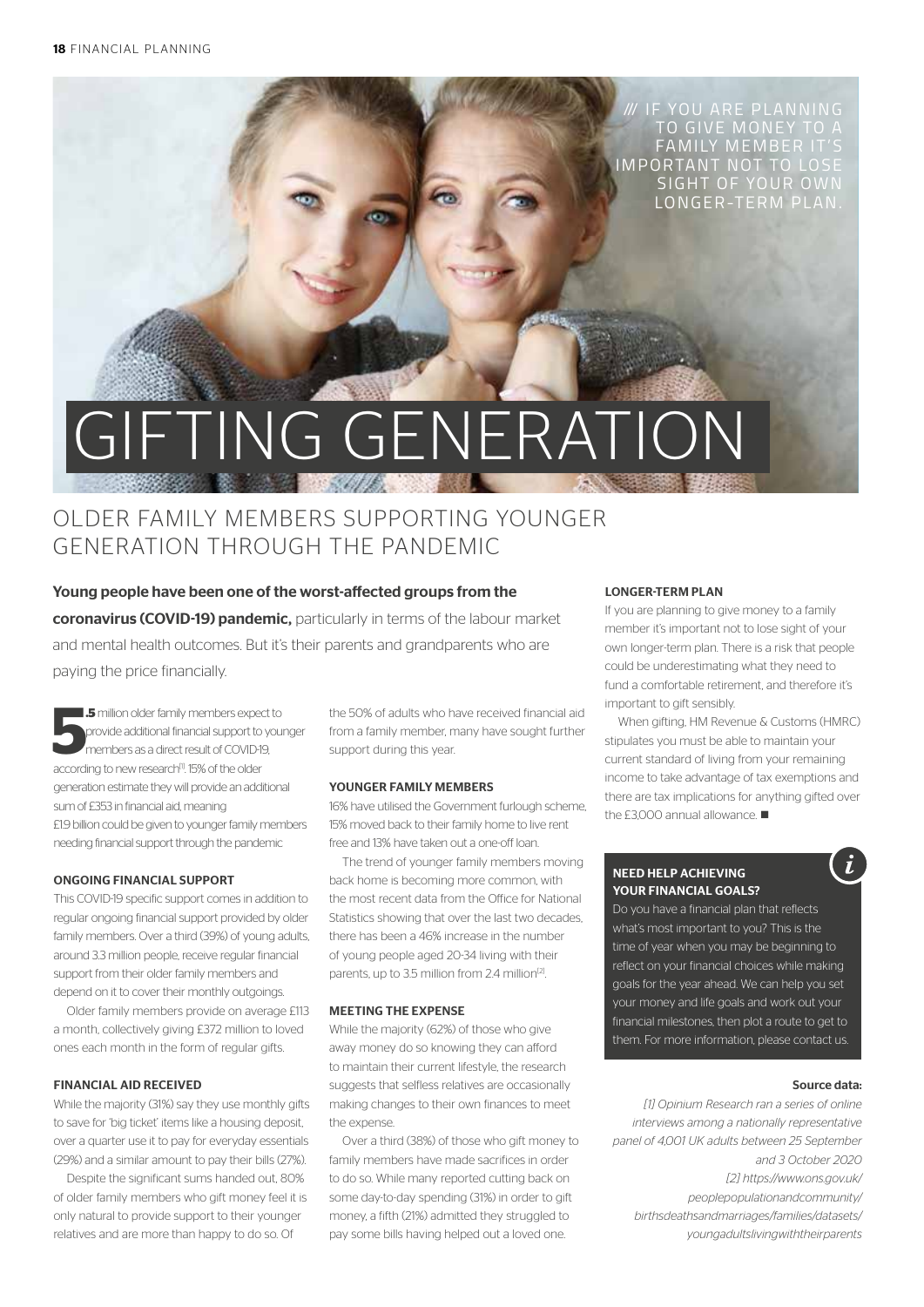# YOUR FUTURE SELF

# OVER-50S CONCERNED ABOUT JOB SECURITY DUE TO COVID-19 PRESSURES

# The coronavirus (COVID-19) pandemic crisis could leave the next generation of retirees significantly poorer and sicker.

4.8 million people over 50 and in work fear losing their job because of the COVID-19 pandemic, according to new research that reveals fears of finding a new role $^{[1]}$ .

**O**ne in three (31%) are concerned about finding new employment in the event of losing their job ahead of the end of furlough. Two out of five (41%) people over 50 and in work say they are worried about their job security.

# SIGNIFICANT MONEY WORRIES

Amidst career uncertainty, this group also faces significant money worries, with 58% concerned about the impact of the pandemic on their long-term savings. The Government's furlough scheme is set to end on 31 March 2021.

A large number of over-50s are now facing financial worries as a direct result of COVID-19. Over a third (37%) of over-50s have seen their household income decrease during the pandemic, as companies furlough staff while cutting back on wages and head counts.

### MEETING EVERYDAY LIVING COSTS

For workers who have seen their income drop, large numbers have turned to their reserves to counter this, with nearly a quarter (25%) having dipped into their savings to help meet everyday living costs.

Over two-thirds (68%) are concerned about their cost of living currently, with a third (35%) reducing their daily expenditure as a result. With incomes impacted, well over half (58%) are also worried about how the pandemic will impact their savings long term.  $\blacksquare$ 

# PLANNING FOR A BETTER RETIREMENT

These figures are deeply concerning, leading to a lost generation entering retirement in poorer health and worse financial circumstances than those before them. But one thing retirement is not, is an age. Not any more anyway. Gone are the days of being told to stop working one day and pick up your state pension the next. We can help you make the necessary long-term choices to plan for a better retirement. Contact us for more information.

## Source data:

*[1] Opinium Research ran a series of online interviews among a nationally representative panel of 2,004 over-50s from 30 July to 5 August 2020. Calculation: 1,076 out of 2,004 UK adults on a separate nationally representative survey counted themselves as aged 50 and over. 1,076 / 2,002 \* 52,673,000 = 28,281,511. On the survey of 2,004 over-50s, 343 said they were currently working and were concerned about job security. 343 / 2004 \* 28,281,511 = 4.8 million*

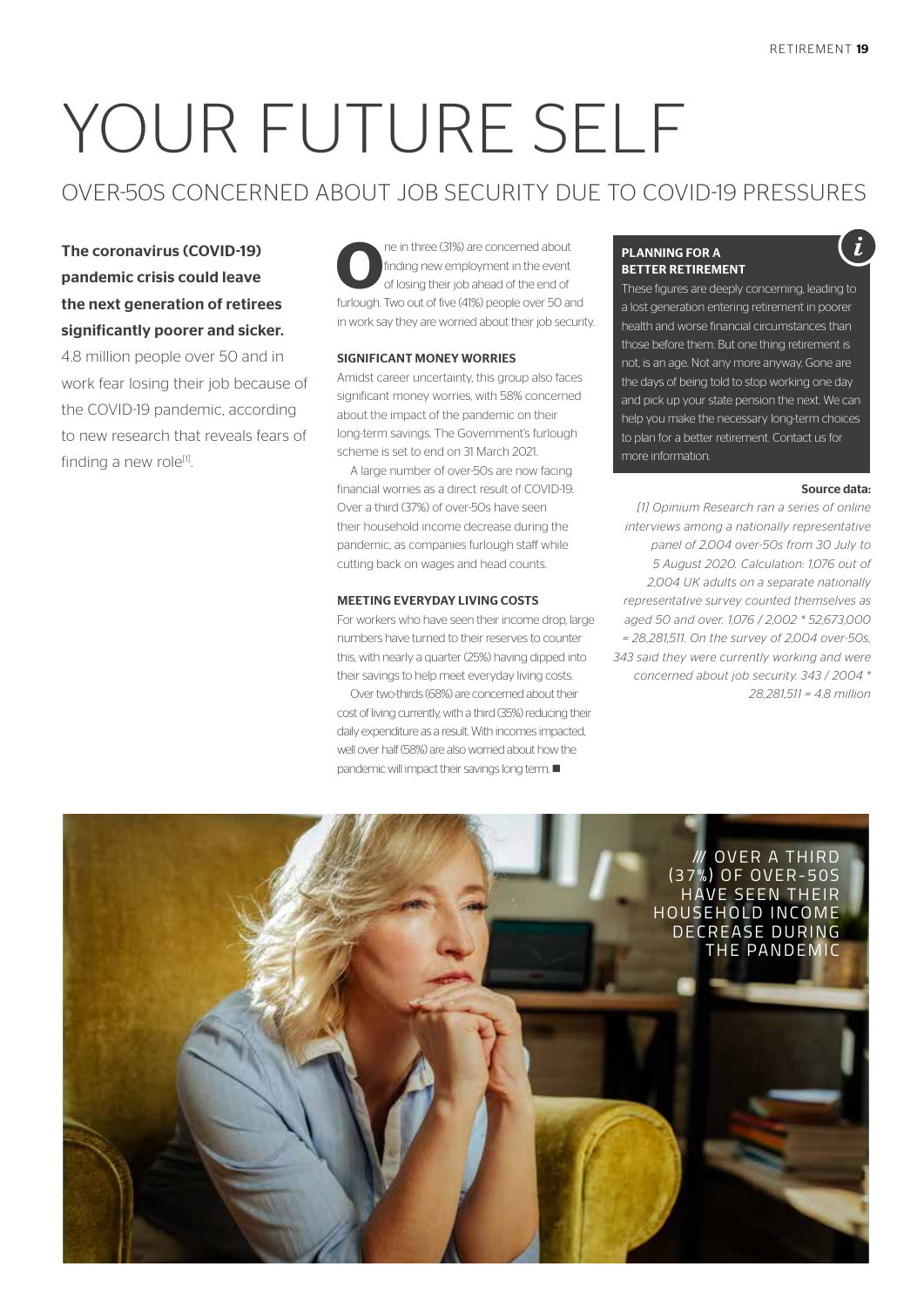# TAKING CONTROL OF MONEY MATTERS

# NAVIGATING THE COMPLEX CHOICES PLANNING FOR THE FUTURE BRINGS

When we talk about financial wellbeing, we refer to how you feel about the control you have over your financial future – and your relationship with money. This includes your ability to respond to financial unpredictability and unexpected expenses.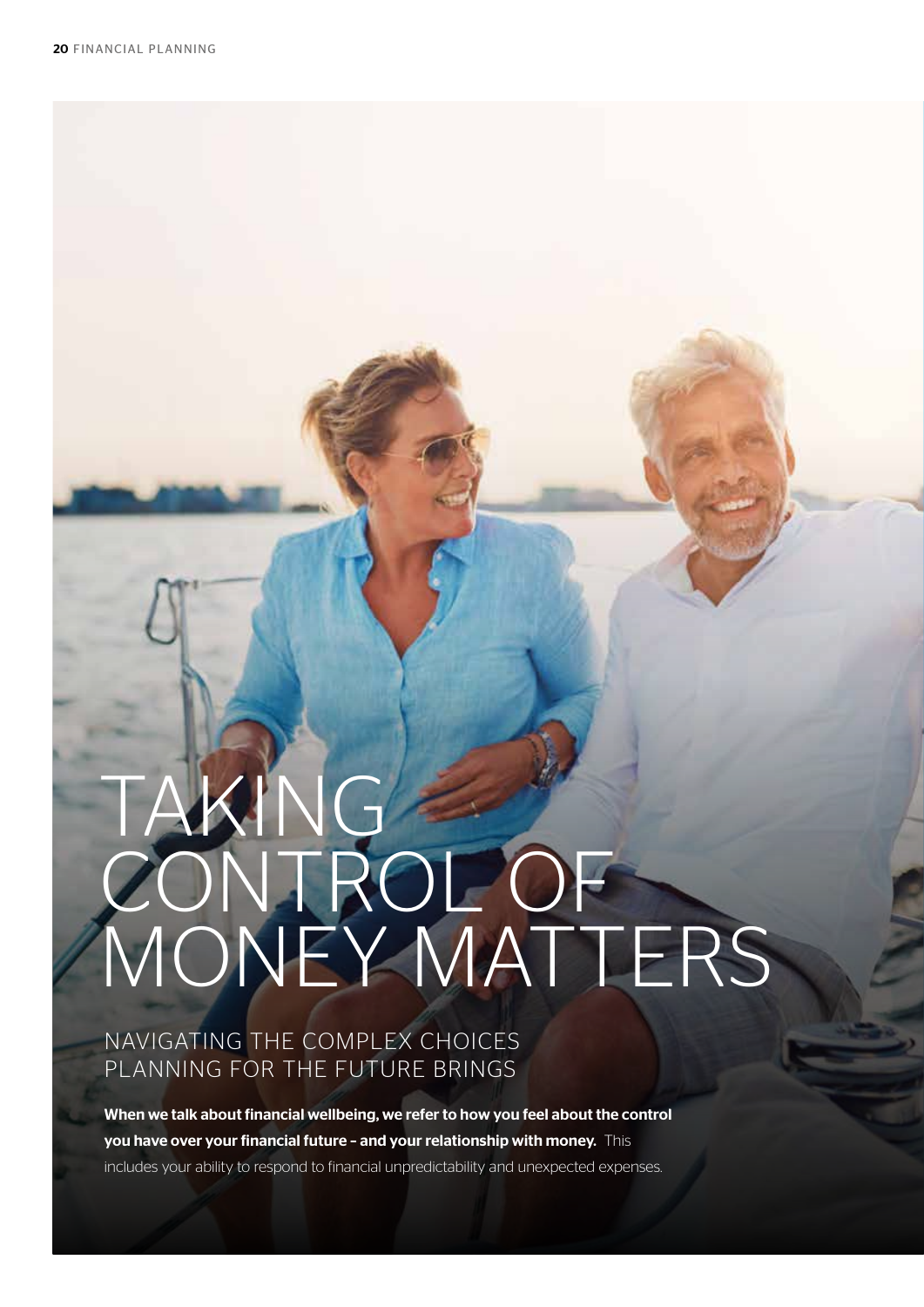Those with healthy financial wellbeing can<br>meet their long-term financial goals and<br>make informed choices that allow them to meet their long-term financial goals and make informed choices that allow them to enjoy a meaningful life – both now and in retirement.

# FEELING CONFIDENT AND EMPOWERED

It's important to feel confident and empowered when managing your money, and to know that it's possible to improve your situation in some way.

Most of us have faced some sort of financial difficulty – whether we've had a knot in our stomach when a bill arrived or found ourselves lying awake at night running numbers in our head.

In the UK, 11.5 million people have less than £100 saved to fall back on, the Money and Pension Service found<sup>[1]</sup>. Nine million people. regularly need to borrow money for food or bills, and a third of the country say they don't know how to plan for a comfortable retirement.

Money worries are a major source of pressure on our mental health, with more than half of people in debt suffering poor mental health<sup>[2]</sup>. Improving financial wellbeing by understanding what it is and then taking some simple actions can help. This is a way of setting us free from having to face daily stresses and strains related to money – and will hopefully offer greater peace of mind.

### FIVE PARTS TO FINANCIAL WELL-BEING

- 1. **Control over daily finances:** Sort your life admin
- 2. **Being able to cope with a financial shock:**  Build a money safety net
- 3. **A clear path to identifiable objectives:** Set some goals
- 4. **Having financial options:** The freedom to choose how to enjoy life
- 5. **Clarity and security for those we leave behind:** Understanding what protections you might want in place

### CONTROL OVER DAILY FINANCES

To enjoy financial wellbeing you want to feel in control of your day-to-day money matters, from paying bills on time to setting aside a bit each month in a savings pot. Setting aside a bit of time to do life admin, like setting up direct debits to pay bills and writing a monthly household budget, can really help create this level of control over your money.

Building a simple list of your outgoings on one side and income on the other can show exactly

where your money goes, and where you could cut back if needed, like buying fewer takeaways or switching to a cheaper energy provider. Being able to see where your money goes is the first step in gaining control over it – and sets you on the path to financial wellbeing.

# BEING ABLE TO COPE WITH A FINANCIAL SHOCK

Having a financial safety net in case something unexpected happens is a key part of financial wellbeing. It means feeling confident that a sudden financial shock, like the freezer breaking down or having to make repairs to your car, will not throw your finances off track or push you into debt.

Financial shocks will happen – the trick to overcoming them is to think ahead. A money safety net can create peace of mind and saving little and often into a rainy day fund can help us weather financial shocks. As well as this, having the right insurance and protection cover in place based on your personal situation will also help bring you better peace of mind.

Don't forget about your pension. A retirement fund is a longer-term financial safety net to allow you to have an income in retirement. Chances are you already have one – or multiple pension pots. Putting aside a bit from your salary every month into a pension pot will help towards you living comfortably based on your needs and wants when you stop working.

## A CLEAR PATH TO IDENTIFIABLE OBJECTIVES

What do you want to achieve with your money? Maybe you aspire to own your own home. Or take a trip around the world. You could want to clear all your credit cards to become debt free. Or, build a retirement pot big enough to retire early.

Having goals and setting up a path to achieving them is an important part of financial wellbeing. Creating a plan can really help. Your plan could consist of three parts: how you intend to keep your outgoings lower than your income; how much that will leave over each month to save towards your goals; and, how long you'll need to save to achieve your goals.

Tracking the progress of your dream achievements lets you take control of your money and gives you a sense of financial

wellbeing. You should speak to a professional financial adviser to help you look across all of your finances to meet the money milestones you want throughout your life.

## HAVING FINANCIAL OPTIONS

It may seem as though financial wellbeing is a lot of restrictive rules. But the outcome is actually the opposite – financial wellbeing is about opening up more choices for you and your life. This could mean being able to afford to take your friend out for a birthday meal rather than just sending a card, or to pick out a mid-range bike instead of the basic version.

Wellbeing is created by knowing the basics – bills, expenses, savings, insurance, debts – are all under control and taken care of as part of your financial plans. Freedom to not have to worry about money, or to go for the option you really want, is your prize for taking control of your money matters.

# CLARITY AND SECURITY FOR THOSE WE LEAVE BEHIND

Linked to 'having a financial safety net in place' is protection. One of the certainties in life is that we'll all experience some ups and downs. Think about what financial buffers you might want in place – this could be, for example, income protection or critical illness cover. Your ability to be able to navigate yourself (and any family members) through financial shocks is a core element of having good financial wellbeing.  $\blacksquare$ 

# HELPING YOU GET TO WHERE YOU WANT TO BE IN THE FUTURE

These financial tenets will never change or become irrelevant. Let us give you a complete picture of where you are now and how we can help you get to where you want to be in the future. Please contact us to find out more.

# **Source data:**

ì.

*[1] https://moneyandpensionsservice.org.uk/ wp-content/uploads/2020/01/UK-Strategy-for-Financial-Wellbeing-2020-2030-Money-and-Pensions-Service.pdf*

*[2] https://www.moneyandmentalhealth.org/ wp-content/uploads/2019/11/Money-and-Mental-Health-Manifesto-2019.pdf*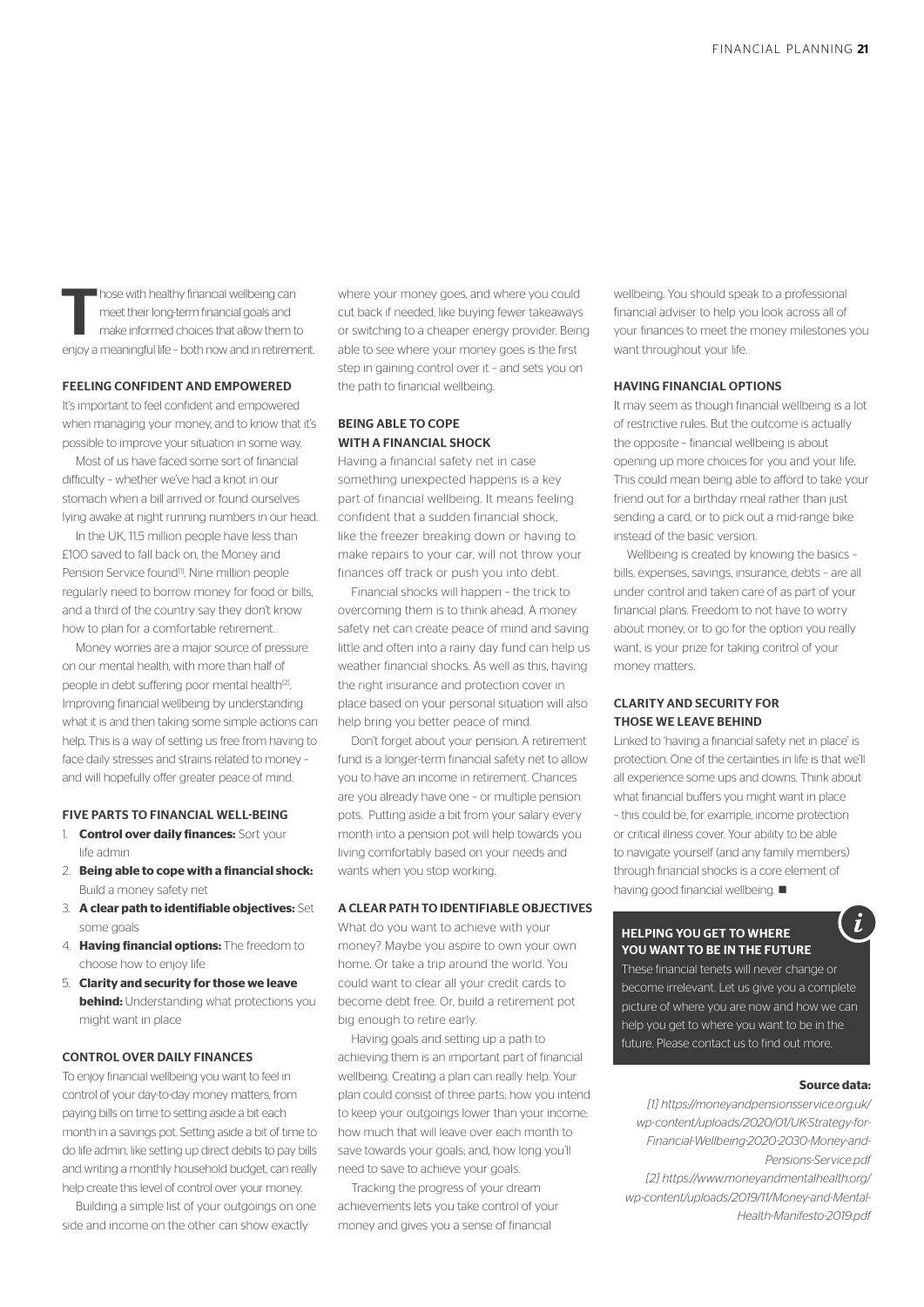

# TIME TO GET BACK TO DREAMING ABOUT STOPPING WORK. NOT DREADING IT.

Life changes when you retire – and so does how you spend your money. Whatever your plans, it's important to keep on top of things and think about the lifestyle you want. It's also worth noting the average life expectancy at age 65 years is 18.6 years for men and 21.0 years for women<sup>[1]</sup>.

**S** o, it's vital if you are planning to retire<br>soon that you make sure you have<br>enough money to last throughout your<br>retirement. Whether you're aiming to retire early o, it's vital if you are planning to retire soon that you make sure you have enough money to last throughout your or have worked way longer than you imagined, retirement should be what you want it to be.

# EXCITING CHAPTER IN YOUR LIFE

This is a new and exciting chapter in your life. And for a lot of us, retirement will be the first time we can do what we want, when we want. With no job to tie us down, retirement is meant to be a relaxing time. However, your newfound freedom and leisure time could quickly become stress-inducing if you spend too much time fretting about your finances.

When planning for retirement the most important question for many is, 'How much money will I need to save to ensure I retire successfully?' To answer this question you need to know how you want to spend your time in order to know how much retirement will cost you.

# TYPE OF LIFESTYLE YOU WANT TO ENJOY

The amount of money you'll need to enjoy a comfortable retirement is subjective and very much related to the type of lifestyle you want to enjoy during your retirement, the age you want to retire and whether you'll receive the full State Pension amount.

An active retirement involving a lot of travel and hobbies will cost more than a quiet retirement spent largely at home. You also have to think about any big-ticket purchases or other plans you'll need to make.

# ESTIMATED RETIREMENT EXPENSES

Make a list of all your estimated retirement expenses and then try to approximate how much each will cost you. Remember, some of your expenses may decrease between now and retirement while others could increase.

Your housing costs may go down if you pay off your mortgage, but your travel costs could go up if you take a lot of trips and holidays. So you can use your current spending as a baseline, but you'll have to adjust each figure up or down accordingly.

# 5 KEY CONSIDERATIONS

Everybody's circumstances are different, but the key considerations for most people when they think about retiring will come down to factors such as:

- 1. How much money do I think I will need in retirement?
- 2. Am I planning to phase my retirement by working part-time?
- 3. Do I have any debt to pay off?
- 4. What are my health and potential life expectancy going to be?
- 5. How much money have I saved in pensions and other investments?

# ANNUAL FIGURE FOR INFLATION

Knowing how much you need to cover your retirement isn't always the easiest number to calculate, but you can adjust your strategy depending on the size of your pot.

Once you know approximately how much you'll spend annually in retirement, you can estimate the total cost of your retirement by multiplying this figure by the number of years you expect your retirement to last, and adding an annual figure for inflation.

### UNEXPECTED EXPENSES COME UP

At the point you're in retirement, it's important to keep to the budget you laid out as best as you can. If you have unexpected expenses come up, try to trim back some of your other expenditures to make up for them so you don't run short.

In recent years, the Government has made great strides in getting people to save for retirement. With retirement often lasting two decades or more, it is vital to be prepared and build up a retirement income that provides the standard of living you require in the long term.  $\blacksquare$ 

# ARE YOU STAYING ON TRACK WITH YOUR FINANCIAL GOALS?

i.

We can help you achieve your financial goals by creating a tailored wealth strategy based on your unique needs. Speak to us to find out more.

## **Source data:**

*[1] https://www.ons.gov.uk/ peoplepopulationandcommunity/ birthsdeathsandmarriages/lifeexpectancies/ bulletins/nationallifetablesunitedkingdom/2016to 2018#:~:text=1.-,Main%20points,for%20males%20 and%20females%20respectively.*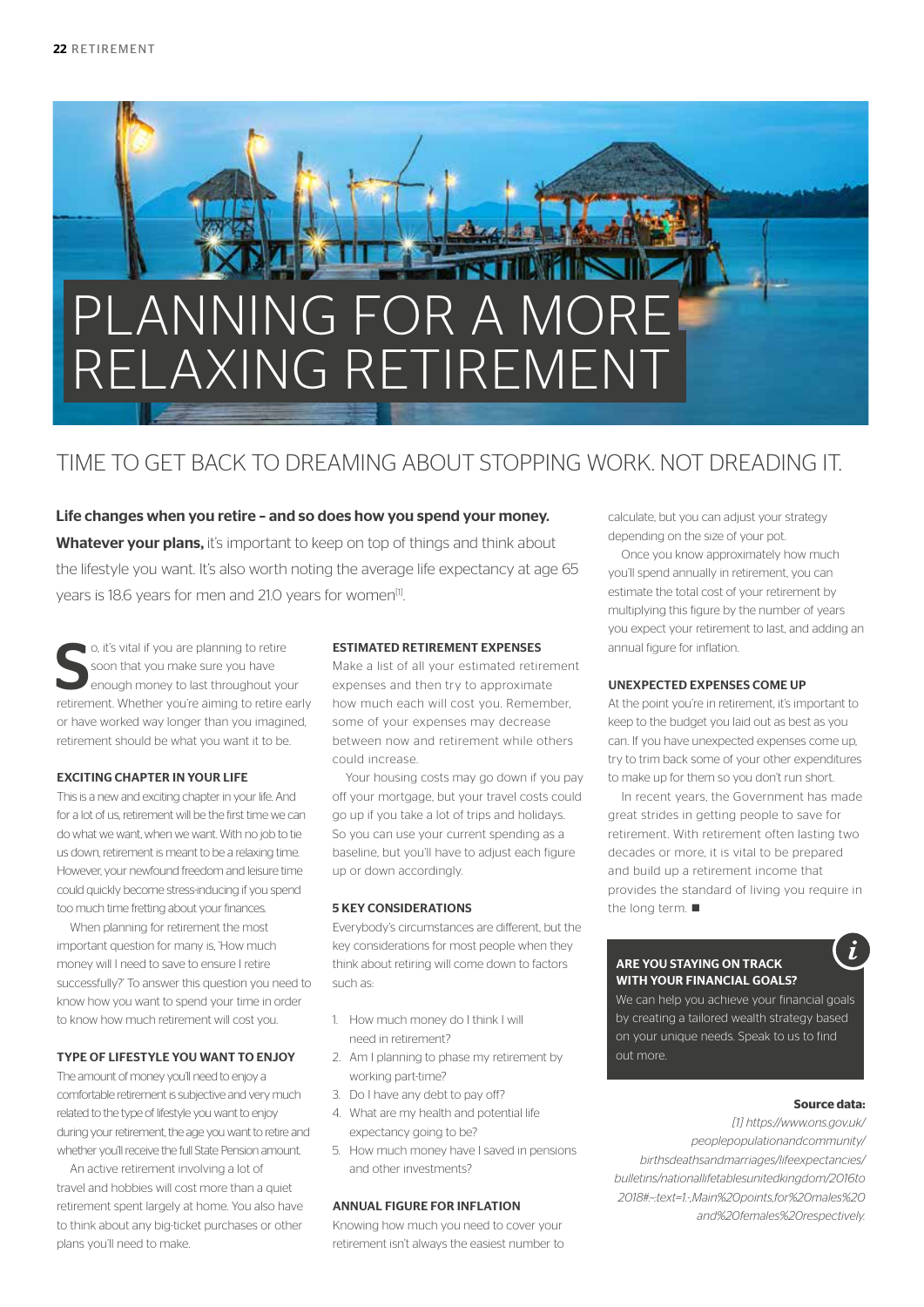# IS THE FUTURE OF YOUR LOVED ONES IN GOOD HANDS?

# CORONAVIRUS SPURS ONE IN SIX TO TAKE ACTION ON THEIR WILL

# Have you decided what will happen to your property and belongings after

**your death?** It is never too early to be thinking of making a Will and to ensure that your assets and estate go to the people you want them to. If you don't, that may not happen.

lanning for the future is not complete without making a Will and it is something you may need to re-visit many times during your life. Research shows the coronavirus (COVID-19) pandemic has spurred one in six adults (15%) into action on their Will, whether this is enquiring about a Will (7%), updating an existing Will (6%) or creating a new one (4%)<sup>[1]</sup>.

# DELAYS INHERITING ASSETS

Not having an up-to-date Will can cause many complications and delays for loved ones when it comes to inheriting assets. Dying intestate – the legal term for not leaving a Will – can leave considerable costs and complications for people left behind to deal with, alongside the heartache of grieving. These complications can be greater for homeowners or parents with dependent children, so the importance of writing or updating a Will is far greater for them.

It is particularly important to make or review a Will if you face a significant life event such as marriage, having children or divorce. Your actions now will do a great deal to help your loved ones after you're gone. Getting married or entering into a registered civil partnership will automatically revoke any Will you already have unless it made a reference to your marriage.

## WHY YOU NEED A WILL

It's important to make sure that after you die, your assets and possessions (known as your estate) will go to the people and organisations (known as your beneficiaries) you choose, such as family members and charities you want to support.

# YOUR ESTATE INCLUDES YOUR PERSONAL POSSESSIONS, AS WELL AS ASSETS SUCH AS:

- **n** Property (in the UK or overseas)
- s Savings and investments
- Insurance funds
- Pension funds

## MAIN PROMPT FOR PEOPLE

Have you made sure your wishes will be carried out to make it easier on those left behind? Unfortunately, research reveals that only two in five adults (41%) have a valid Will in place. The pandemic has been the main prompt for people to review their Will, with one in four (24%) reviewing their Will because of it. More time at home was a top prompt (21%) for reviewing a Will, followed by concerns about becoming ill (11%) and the death of a loved one (10%).

Of those who have a Will, one in seven (13%) admitted it was out of date, rising to nearly one in five (18%) among those who have previously

been married, which increases the risk of assets going to the wrong person.

## UNABLE TO CREATE A WILL

More than four in ten (44%) homeowners have no valid Will in place – risking their home going to the wrong person. Around two-thirds (63%) of parents with dependent children also do not have a valid Will – creating potential complications over guardianship.

Preparing for the eventuality of our own death can feel morbid and many people put off making a Will until they are older for this very reason. However, no one can predict what will happen in life and unfortunately, people do sometimes pass away suddenly or sustain an injury or illness which renders them unable to create a Will.  $\blacksquare$ 

# PROTECT YOUR LOVED ONES AND ASSETS, TODAY AND IN THE FUTURE

Making a Will is the most important thing you can do to ensure your loved ones are protected and provided for after you die. Don't assume the law will make provision for your loved ones in the way you intend. To discuss your arrangements, please contact us.

## **Source data:**

*[1] Commissioned by Royal London, Opinium surveyed 2,001 UK adults in September 2020.*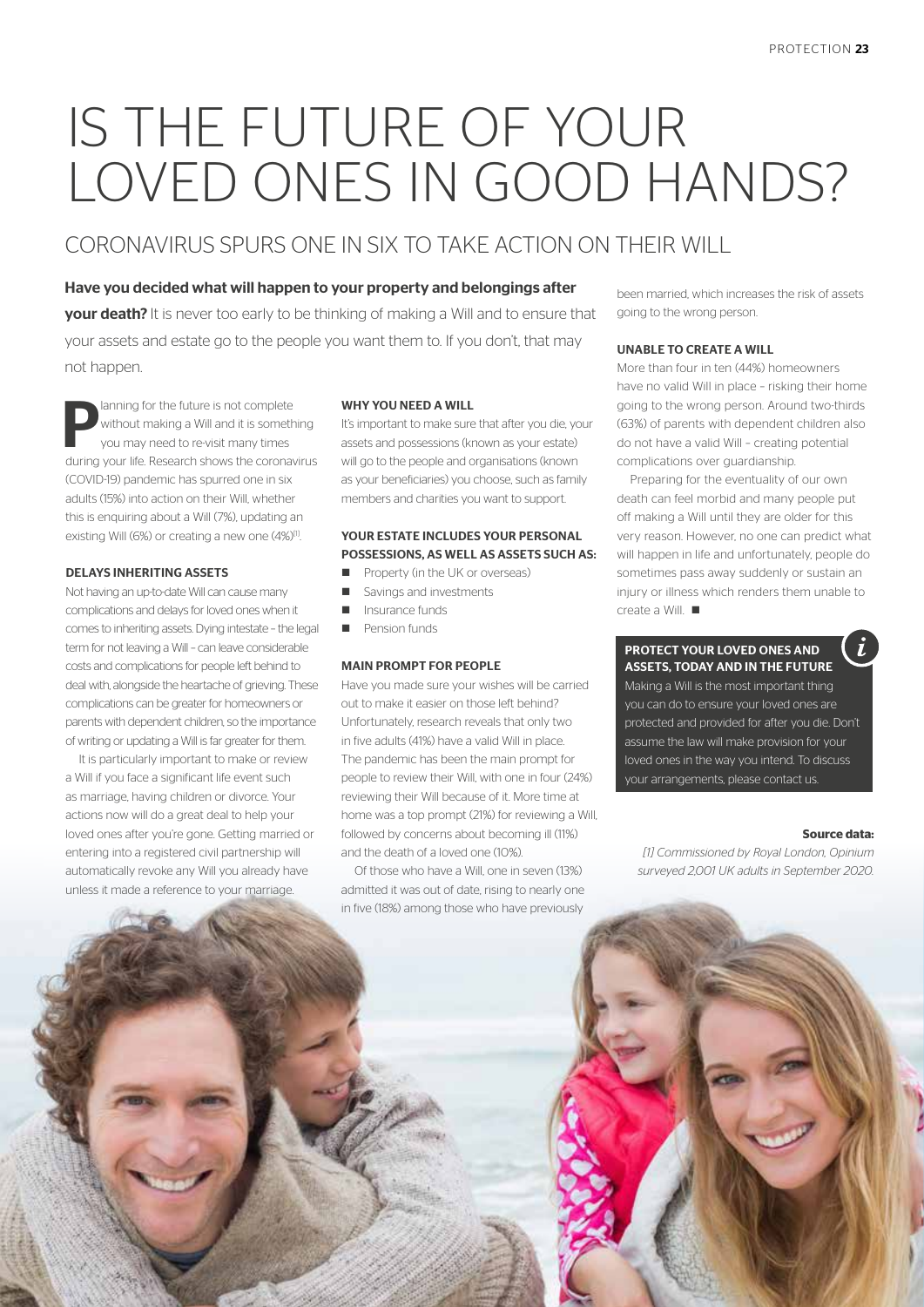# GENDER PENSION GAP

# WHAT YOU CAN DO TO REDUCE A FUTURE FINANCIAL SHORTFALL

A lot has been made of the gender pay gap, but what's not so well known is how this can affect women in retirement. Unsurprisingly, women don't fare as well as men when it comes to the savings they've built up for a healthy and economically stable retirement.

I he gender pension gap, the pension savings gap between men and women, has closed to just 1% - the narrowest on record - as more women are putting enough money aside for a comfortable retirement. Almost three in five (59%) women are now saving adequately, compared to 60% of men.

# PERSISTENT PAY GAP EXISTS

Despite this progress, the persistent pay gap and part-time working ratio means women saving adequately on the median wage are still saving £1,300 a year less than men, according to a new report<sup>[1]</sup>.

This means that for a woman to save the same amount into her pension as a man, she would need to work an extra 37 years – which would take her over the age of 100 if retiring at State Pension age – a number that is likely to grow as the full economic impact of the pandemic is realised.

# COMPOUND INTEREST BENEFITS

Young women are among those struggling most to save for later life. Just 46% of those in their 20s are saving the recommended minimum 12% of salary. This compares to 56% of men the same age, and to almost two-thirds (64%) of women in their 50s, showing that women do tend to save more as they get older.

However, not saving more while young means women miss out on the benefits of compound interest, which can help savings increase substantially over their working lives. Women are more likely to take time out of the workplace to look after children or elderly relatives, which are the two biggest drivers in the gender pensions gap.

# TOP 5 PENSION TIPS:

- 1. Find out what you have got by talking to your employer or checking your pension statement. You can trace old pensions at www.gov.uk.
- 2. Check if you are eligible to join your employer pension scheme. It's a great way to build up savings, with your employer paying in on your behalf too.
- 3. For many women short-term stability is the priority just now but if you can, try to keep paying into your pension, even if it's the minimum for now, so your employer keeps paying too. It soon adds up.
- 4. Decisions like reducing hours or stopping working can leave you with less savings at retirement. If your income drops over time your partner may be able to pay into a pension for you to keep the finances balanced.
- 5. Claim child benefit check if you are eligible on the government website. Going through the application process keeps your National Insurance contributions up to date, which you'll need to claim the full State Pension at retirement age.

## SAVING ENOUGH FOR RETIREMENT

Also, the social structures of our families, workplaces, benefits systems and communities have an interdependent and negative impact on women's abilities to save enough for retirement. As a result of the gender pay gap, in the vast majority of cases it is women who earn less than men.

Therefore, when decisions are made about who should stay at home to look after children it usually makes sense that the lower earner takes a career break. The fact that this is seen as the norm has an impact on women's career prospects, despite their potential – and despite equal opportunities legislation.  $\blacksquare$ 

# WHAT DOES THE GENDER PENSION GAP MEAN FOR YOU?

Fifty years after it became illegal to pay women less than their male counterparts, it's a sign of progress-not-perfection that the pension savings gap between men and women has now closed to just 1%. In a society where women live longer and face widespread retirement poverty, it's essential to make plans for retirement. To discuss how we can help, please talk to us.

### **Source data:**

i

*[1] The research was carried out online by YouGov Plc across a total of 5,757 adults aged 18+. Data was weighted to be representative of the GB population. Fieldwork was carried out 26 March – 11 April 2020. An additional survey was carried out online by YouGov Plc across a total of 2,251 adults aged 18+. Data was weighted to be representative of the GB population. Fieldwork was carried out 11 March – 12 May 2020.*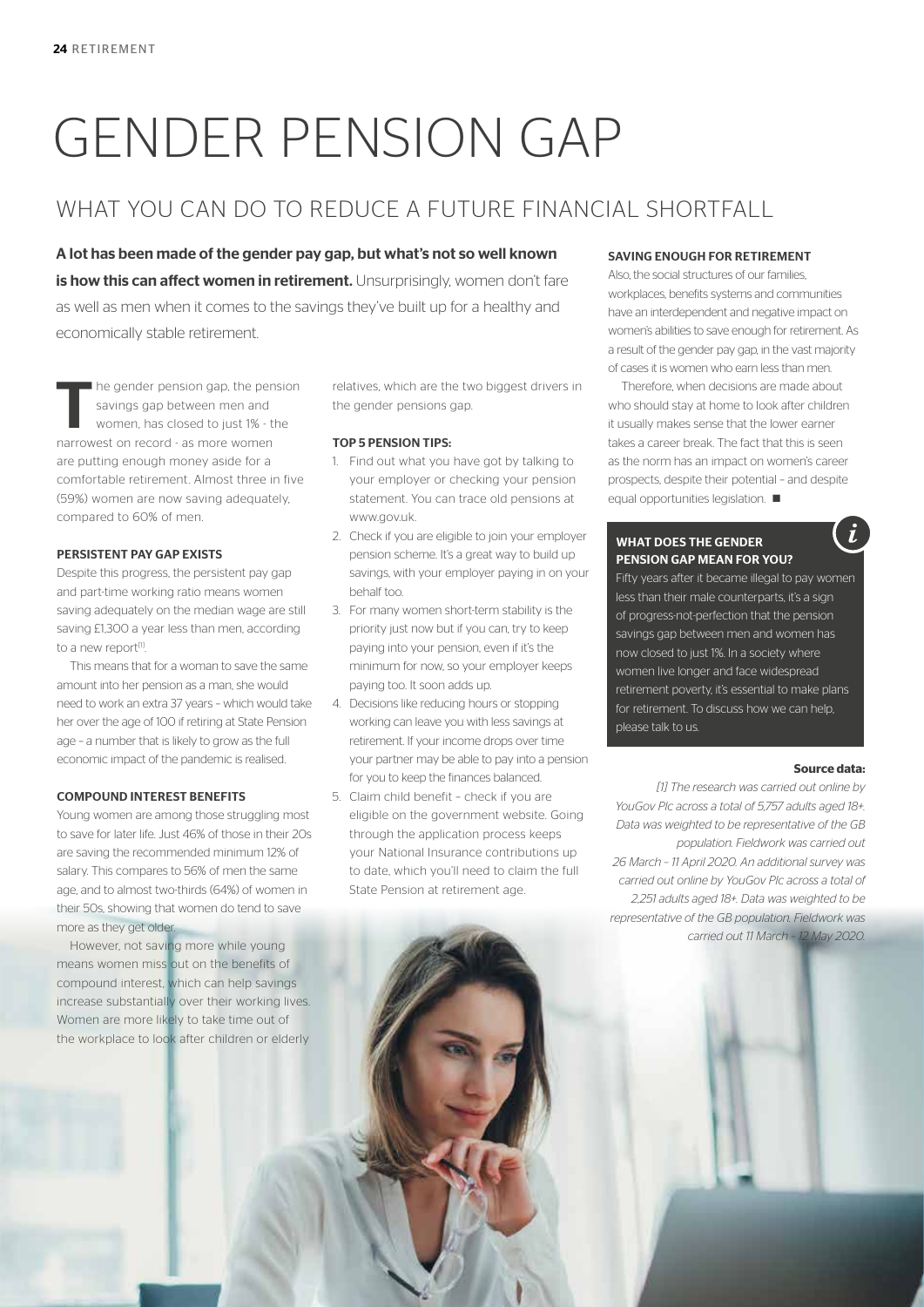# FILLING THE FUNDING GAP

# BANK OF MUM AND DAD IS PLAYING AN EVER-PRESENT ROLE IN THE HOUSING MARKET

Across the UK, parents, grandparents, family and friends have been reaching into their pockets to help young, hopeful buyers and even growing families to make their housing plans a reality. These generous lenders are often funding most or all of the deposit buyers need to step onto or up the ladder.

**The a** large extent the Bank of Mum and<br>Dad is filling the gap left by High Street<br>mortgage lenders, many of whom have Dad is filling the gap left by High Street mortgage lenders, many of whom have stopped offering high loan-to-value deals and/or have tightened criteria. Research shows that one in every two first-time buyers aged under 35 have received financial support from the Bank of Mum and Dad, with more than half (56%) of those under the age of 35 using a financial gift to help them step onto the housing ladder<sup>[1]</sup>.

## FINANCIAL SUPPORT

In a further sign that the Bank of Mum and Dad is playing an ever-present role in the housing market, 71% of these new homeowners say they would not have been likely to buy without this financial support. Instead, they would have had to delay their housing plans by four years on average.

The research follows earlier findings which showed that the Bank of Mum and Dad is stepping in to support loved ones as the economic impact of the coronavirus (COVID-19) pandemic takes hold. A third (33%) of all people looking to buy in the next five years plan on getting financial help from family or friends.

# FIRST-TIME BUYERS

Last year the Bank of Mum and Dad played an active role in 73,160 property purchases

among those aged under 35 in 2020. That's only an 8% decrease from 2019 transaction levels (79,631). The research also shows that the Bank of Mum and Dad is lending on average £19,000 to first-time buyers under the age of 35, with 21% of respondents in this age bracket saying they received more than £30,000.

In total in 2020, the under-35s received £1.36 billion in Bank of Mum and Dad contributions, helping them to purchase £18.11 billion worth of property. However, not all first-time buyers will receive the funding as a gift, with 30% expected to pay at least some of it back.

# TOTAL LENDING

It's not just the under-35s that need financial support from the Bank of Mum and Dad, however. Financial support for home purchases by those aged over 35 will account for £2.14 billion, or 61% of the Bank of Mum and Dad's total lending in 2020.

While it's likely that this high figure is in part due to older first-time buyers looking for larger, more expensive properties as a home for their growing families, the Bank of Mum and Dad will still be behind 101,800 transactions among the over-35s – that's around 30,000 more Bank of Mum and Dad supported purchases than in the under-35s age group.

# LOVED ONES

Even one in ten (9%) people aged over 55 planning to buy said they would have had to delay their purchase without financial support from the Bank of Mum and Dad.

With so many relying on the Bank of Mum and Dad for funding, and the country facing up to the economic implications of COVID-19, the Bank of Mum and Dad lenders themselves are still eager to help out. Nearly 74% of those who have seen their incomes fall during the pandemic say the crisis has made them no less willing to help loved ones onto the housing ladder.  $\blacksquare$ 

# WILL HELPING YOUR CHILDREN HARM YOUR OWN FUTURE AND RETIREMENT PLANS?

Living in the time of COVID-19 brings its own set of unique circumstances. Many young adults are reeling from the economic fallout of the pandemic. However, if parents aren't careful, financially supporting their adult children could harm their own future and retirement plans. To discuss your requirements, please contact us.

### **Source data:**

*[1] https://assets.publishing.service.gov. uk/government/uploads/system/uploads/ attachment\_data/file/901773/MPT\_Com\_Jul\_20\_\_ cir\_\_V2.pdf*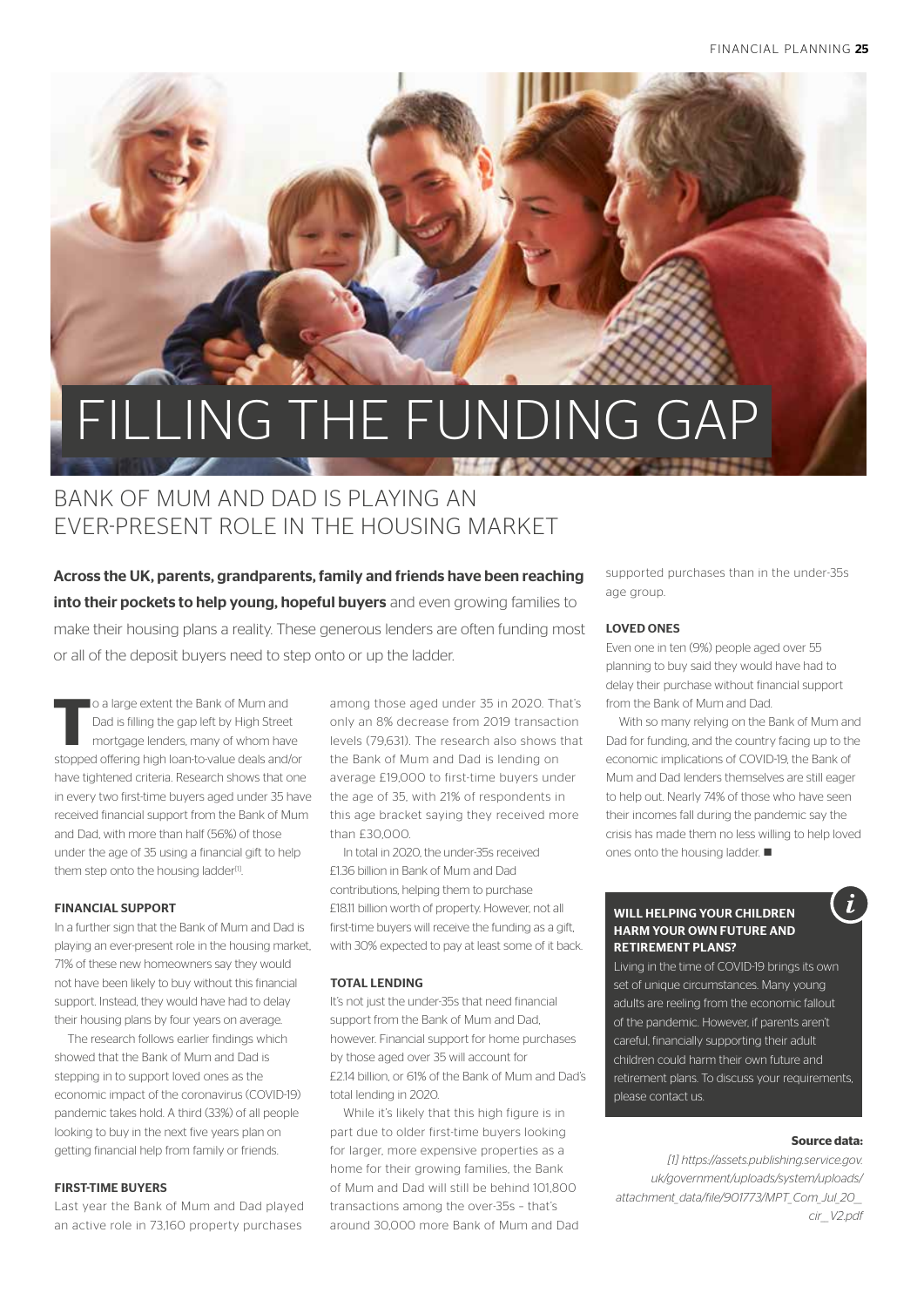# SETTING FINANCIAL GOALS

# ANY GOAL, LET ALONE FINANCIAL, WITHOUT A CLEAR OBJECTIVE IS NOTHING MORE THAN A PIPE DREAM

The New Year is a great time to make financial resolutions but, unfortunately, achieving financial goals isn't quite that simple. Habits become ingrained and hard to overcome. For some of us, the resolutions we set, financial or otherwise, can quickly become overwhelming.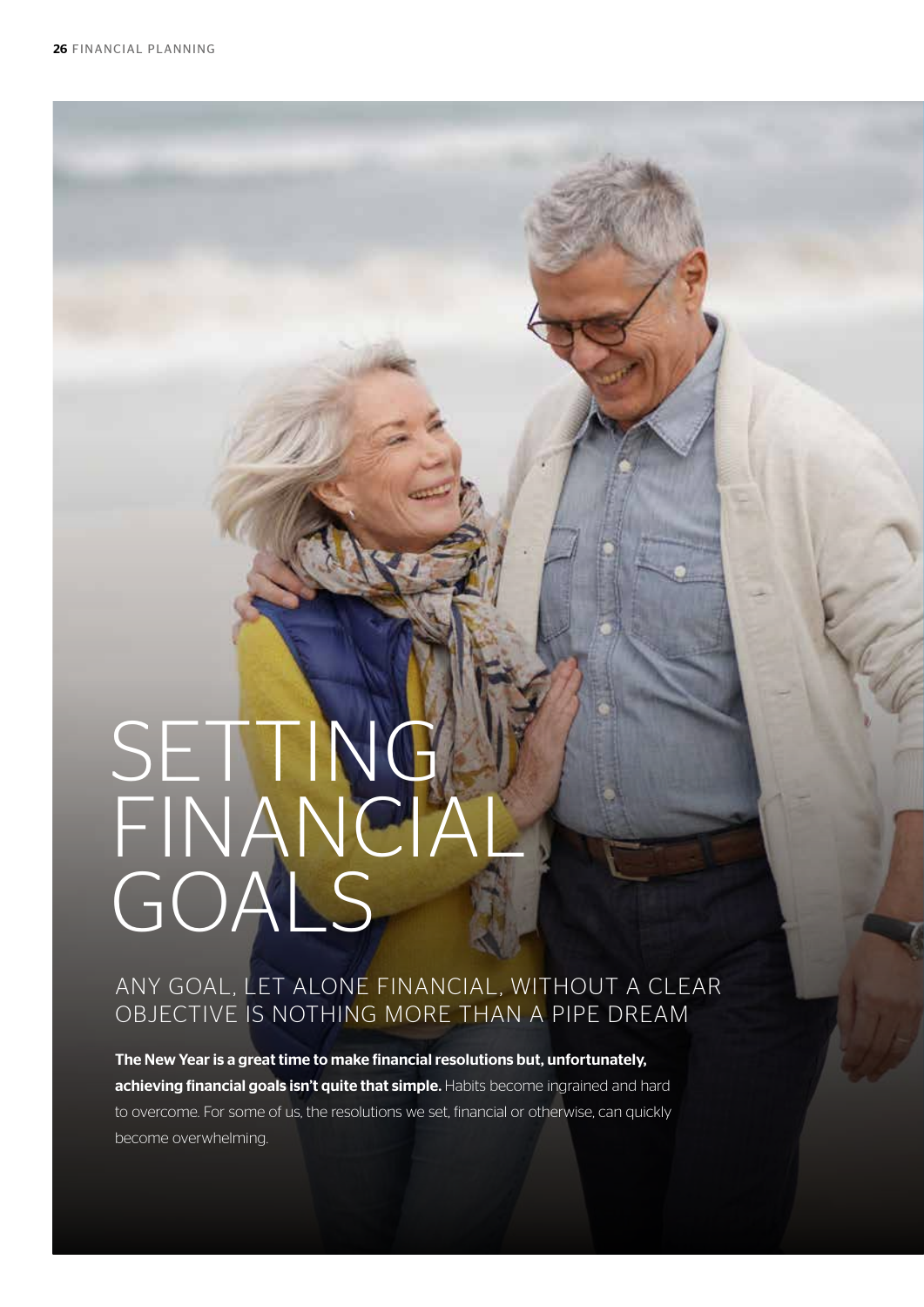

**S** ticking to resolutions is hard and we all know there's a lot of talk and pressure in January about getting fitter and being financially healthier. We all have different financial goals and aspirations in life. Yet often, these goals can seem out of reach.

### IDENTIFYING YOUR FINANCIAL GOALS

A financial plan should seek to identify your financial goals, prioritise them, and then outline the exact steps that you need to take to achieve your goals. Figuring out your objectives and matching them with timelines are the keys to setting financial goals.

Your financial goals will be specific and unique to a number of factors related to you, like your age, your interests, your current financial situation and your aspirations. Based on these, you need to develop your goals and establish a plan to achieve them.

If your New Year's resolutions include giving your financial plans an overhaul, here are our financial planning tips to help you create a robust financial plan for 2021 and beyond.

### HAVE A CLEAR OBJECTIVE

Any goal, let alone financial, without a clear objective is nothing more than a pipe dream, and this couldn't be more true when setting financial goals. It is often said that saving and investing is nothing more than deferred consumption. Therefore you need to be crystal clear about why you are doing what you're doing. This could be planning for your children's education, your retirement, that dream holiday or a property purchase.

Once the objective is clear, it's important to put a monetary value to that goal and the time frame you want to achieve it by. The important point is to list all of your goal objectives, however small they may be, that you foresee in the future and put a value to them.

# KEEP GOALS REALISTIC

It's good to be an optimistic person but being a Pollyanna is not desirable. Similarly, while it

might be a good thing to keep your financial goals a bit aggressive, being overly unrealistic can definitely impact on your chances of achieving them.

Still feeling guilty about not meeting the unrealistic targets you set for yourself in 2020? Is it worth setting more achievable goals this year? Yes, it's important to keep your goals realistic in nature as this will help you stay the course and keep you motivated throughout your journey until you get to your destination.

### SHORT, MEDIUM AND LONG TERM

Now you need to plan for where you want to get to, which will likely involve looking at how much you need to save and invest to achieve your goals. The approach towards achieving every financial goal will not be the same, which is why you need to divide your goals into short, medium and long-term time horizons. As a rule of thumb, any financial goal that is due within a five-year period should be considered shortterm. Medium-term goals are typically based on a five-year to ten-year time horizon, and over ten years, goals are classed as long-term.

This division of goals into short, medium and long-term will help in choosing the right saving and investment approaches to help you achieve them and it will also make them crystal clear. This will involve looking at what large purchases you expect to make, such as purchasing property or renovating your home, as well as considering the later stages of your life and when you'll eventually retire.

### ALWAYS ACCOUNT FOR INFLATION

It's often said that inflation is taxation without legislation. Therefore you need to account for inflation whenever you are putting a monetary value to a financial goal that is far away in the future. It's important to know the inflation rate when you're thinking about saving and investing, since it will make a big difference to whether or not you make a profit in real terms (after inflation).

You could use the 'Rule of 72' to determine, at a given inflation rate, how long it will take for your money to buy half of what it can buy today. The Rule of 72 is a method used in finance to quickly estimate the doubling or halving time through compound interest or inflation respectively. Simply divide 72 by the number of years to get the approximate interest rate you'd need to earn for your money to double during that time.

# MONITORING AND REVIEWING YOUR FINANCIAL PLAN

If you create goals just because you feel you should, you're unlikely to succeed in achieving them. We only achieve goals that we believe we must and can achieve; goals that are nonnegotiables. So there is little point in setting goals and never returning to them. You should expect to make iterations as life changes. Set a formal yearly review at the very least to check you are on track to meeting your goals.

We can help you to monitor your plan, making adjustments as your goals, time frames or circumstances change. Discussing your goals with us will be highly beneficial as we can provide an objective third-party view, as well as the expertise to help advise you with wealth planning issues.

# FINALLY MAKE SURE YOUR FINANCIAL GOALS ARE SMART

This is a great way to set a variety of goals. SMART stands for Specific, Measurable, Achievable, Relevant and Time-Related.

# TIME TO FOCUS ON WHERE YOUR ARE GOING IN LIFE?

It's easy to understand why we take the opportunity to set goals at the start of a New Year. It's like an alarm that goes off, reminding us that we need to focus on where we are going in our life. To arrange a meeting, or for further information – please contact us.

i.